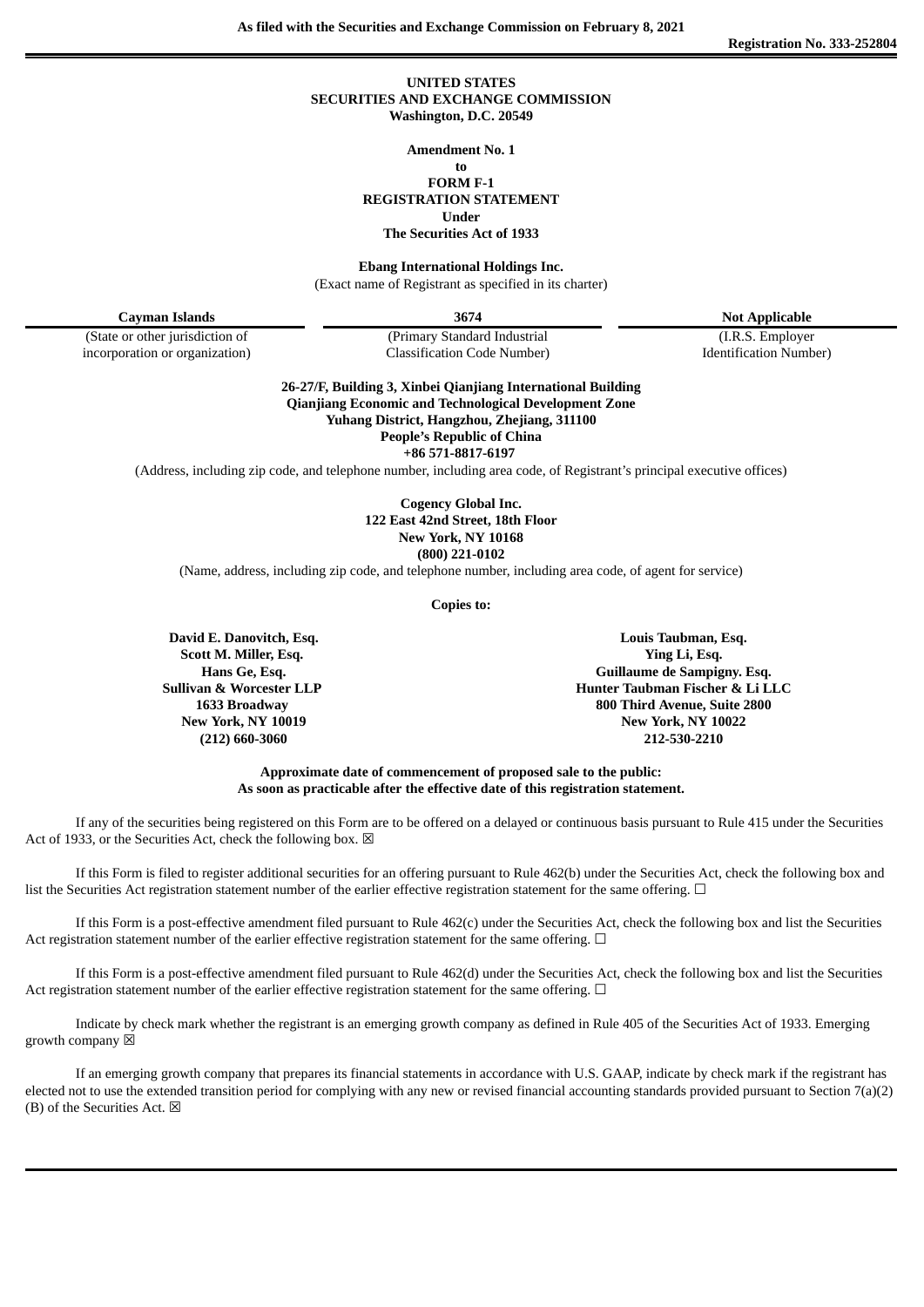#### **CALCULATION OF REGISTRATION FEE**

|                                                            | <b>Proposed</b><br>maximum<br>aggregate<br>offering |      | <b>Amount of</b><br>registration<br>$f_{\mathbf{P}}(4)$ |  |
|------------------------------------------------------------|-----------------------------------------------------|------|---------------------------------------------------------|--|
| Title of each class of securities to be registered         | $price^{(1)(2)}$                                    |      |                                                         |  |
| Units consisting of:                                       | US\$ 80,000,000                                     | US\$ | 8,728,00                                                |  |
| (i) Class A ordinary shares, par value HK\$0.001 per share |                                                     |      | (3)                                                     |  |
| (ii) Warrants to purchase Class A ordinary shares          |                                                     |      | (3)                                                     |  |
| Class A ordinary shares issuable upon exercise of Warrants | US\$ 46,000,000                                     | US\$ | 5,018.60                                                |  |
| Total                                                      | US\$126,000,000                                     | US\$ | 13.746.60                                               |  |

(1) Estimated solely for the purpose of determining the amount of registration fee in accordance with Rule 457(o) under the Securities Act of 1933, as amended (the "Securities Act").

(2) In accordance with Rule 416 under the Securities Act, the registrant is also registering an indeterminate number of additional Class A ordinary shares that may be issuable after the date hereof as a result of share splits, share dividends, or similar transactions.

(3) No fee required pursuant to Rule 457(g) under the Securities Act.

(4) Previously paid.

The Registrant hereby amends this registration statement on such date or dates as may be necessary to delay its effective date until the Registrant shall file a further amendment which specifically states that this registration statement shall thereafter become effective in accordance with Section 8(a) of the Securities Act, as amended, or until the registration statement shall become effective on such date as the Securities and **Exchange Commission, acting pursuant to said Section 8(a) may determine.**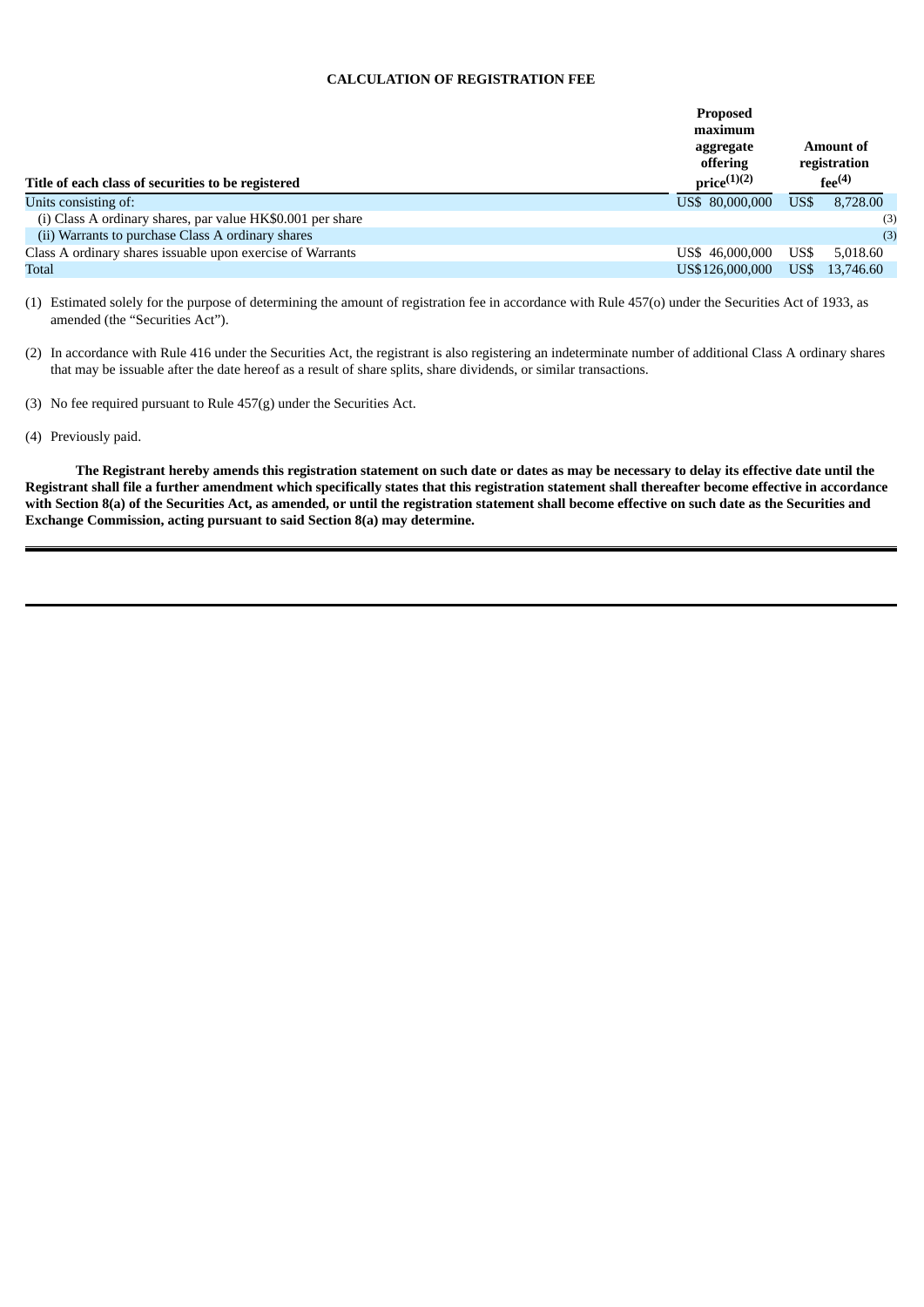#### **EXPLANATORY NOTE**

This Amendment No. 1 is being filed solely for the purpose of filing exhibits to this registration statement on Form F-1, or the Registration Statement, and to amend and restate the exhibit index set forth in Part II of the Registration Statement. No changes have been made to the Registration Statement other than this explanatory note and exhibit index of the Registration Statement. This Amendment No. 1 does not contain copies of the prospectus included in the Registration Statement, which remains unchanged from the Registration Statement filed on February 5, 2021.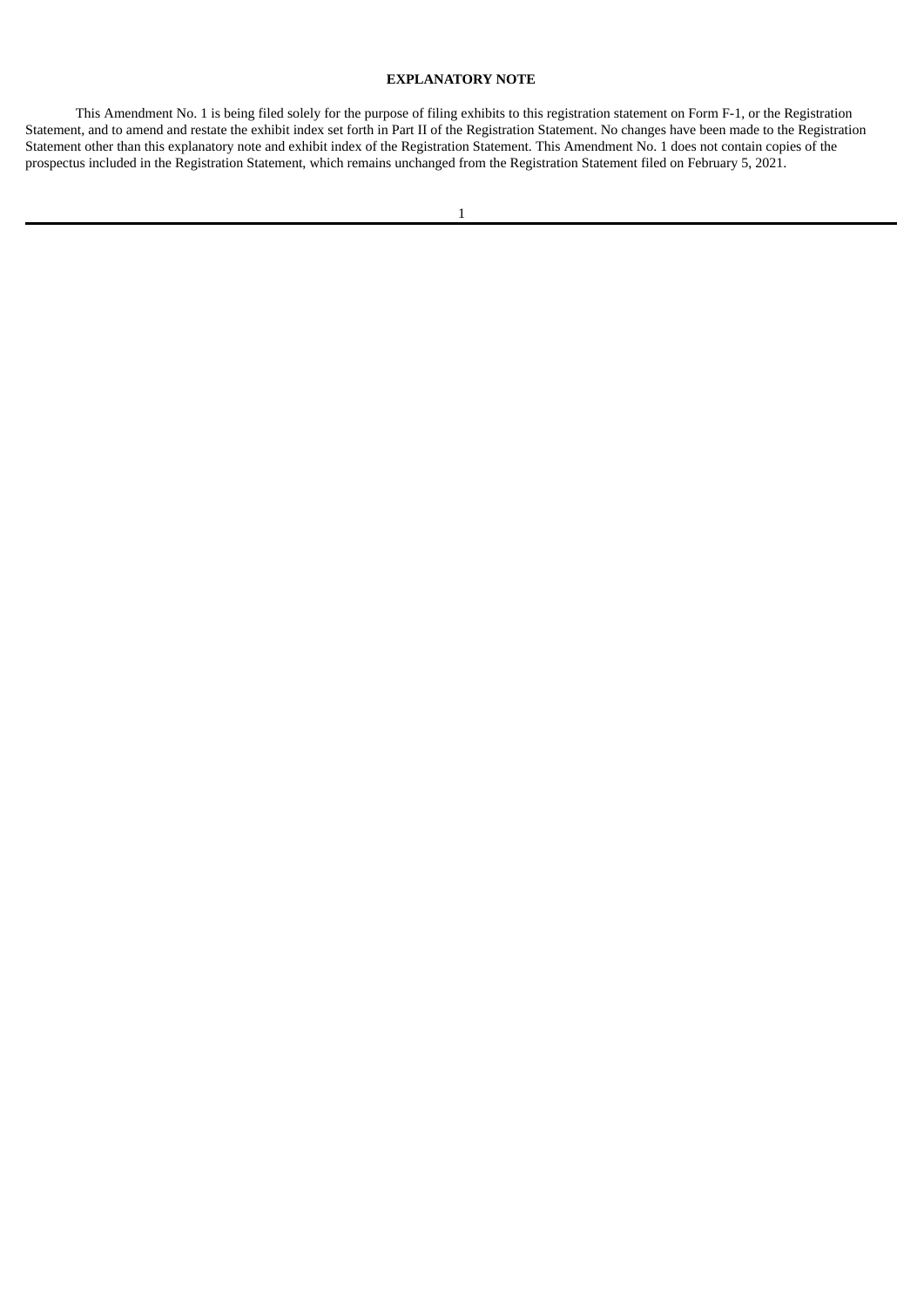#### **PART II**

#### **INFORMATION NOT REQUIRED IN PROSPECTUS**

#### **Item 6. Indemnification of Directors and Officers**

Cayman Islands law does not limit the extent to which a company's articles of association may provide indemnification of officers and directors, except to the extent that any such provision may be held by the Cayman Islands courts to be contrary to public policy, such as providing indemnification against fraud or dishonesty.

Our amended and restated memorandum and articles of association provide that each officer or director of our company (but not auditors) shall be indemnified out of our assets against all actions, proceedings, costs, charges, expenses, losses, damages or liabilities incurred or sustained by such director or officer, other than by reason of such person's own dishonesty or fraud, in or about the conduct of our company's business or affairs (including as a result of any mistake of judgment) or in the execution or discharge of his or her duties, powers, authorities or discretions, including without prejudice to the generality of the foregoing, any costs, expenses, losses or liabilities incurred by such director or officer in defending (whether successfully or otherwise) any civil proceedings concerning our company or its affairs in any court whether in the Cayman Islands or elsewhere.

Under the form of indemnification agreement filed as Exhibit 10.1 to this registration statement, we will agree to indemnify our directors and executive officers against certain liabilities and expenses incurred by such persons in connection with claims made by reason of their being such a director or executive officer.

The form of placement agency agreement filed as Exhibit 1.1 to this registration statement will also provide for indemnification of us and our officers and directors.

Insofar as indemnification for liabilities arising under the Securities Act may be permitted to directors, officers or persons controlling us under the foregoing provisions, we have been informed that in the opinion of the SEC such indemnification is against public policy as expressed in the Securities Act and is therefore unenforceable.

#### **Item 7. Recent Sales of Unregistered Securities**

During the past three years, we have issued and sold the securities described below without registering the securities under the Securities Act. None of these transactions involved any underwriters' underwriting discounts or commissions, or any public offering.

We believe that each of the following issuances was exempt from registration under the Securities Act in reliance on Regulation D under the Securities Act or pursuant to Section 4(a)(2) of the Securities Act regarding transactions not involving a public offering or in reliance on Regulation S under the Securities Act regarding sales by an issuer in offshore transactions. We believe that our issuances of options to our employees, directors, officers and consultants were exempt from registration under the Securities Act in reliance on Rule 701 under the Securities Act. No underwriters were involved in these issuances of securities.

2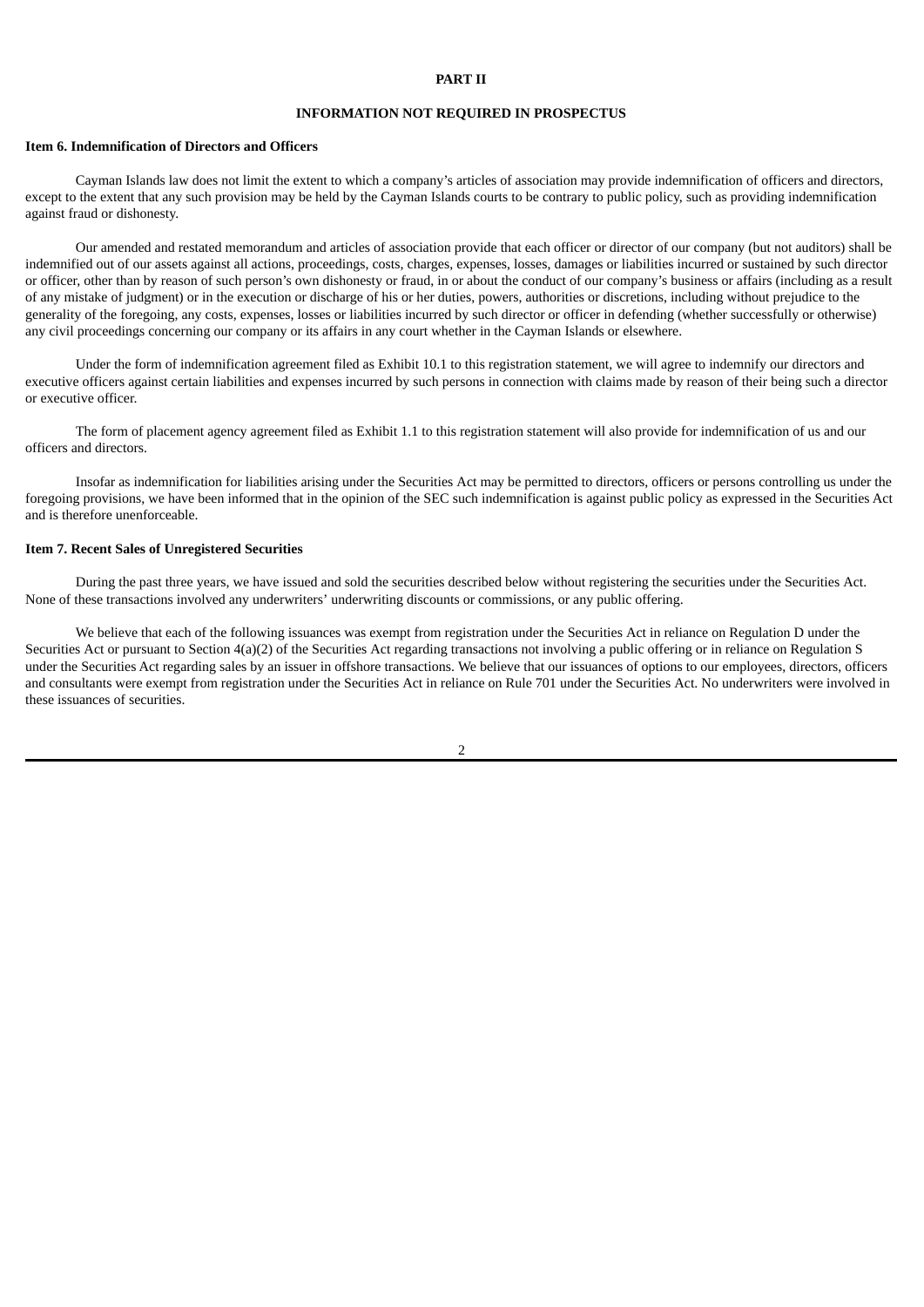| Purchaser                                                                                                                                                                                                                                                                                                                                                                                                                                                                                                                                                                                                                                                                                                                                                                                                                                                                                                                                                                                                                                                                                                                                                                                                                                                                                                                            | Date of<br><b>Issuance</b> | <b>Class of</b><br><b>Securities</b> | Number of<br><b>Securities</b>                                                                                                                                                                                                                                                                                                                                                                                                                                                                                    |      | Consideration<br>(per share) |
|--------------------------------------------------------------------------------------------------------------------------------------------------------------------------------------------------------------------------------------------------------------------------------------------------------------------------------------------------------------------------------------------------------------------------------------------------------------------------------------------------------------------------------------------------------------------------------------------------------------------------------------------------------------------------------------------------------------------------------------------------------------------------------------------------------------------------------------------------------------------------------------------------------------------------------------------------------------------------------------------------------------------------------------------------------------------------------------------------------------------------------------------------------------------------------------------------------------------------------------------------------------------------------------------------------------------------------------|----------------------------|--------------------------------------|-------------------------------------------------------------------------------------------------------------------------------------------------------------------------------------------------------------------------------------------------------------------------------------------------------------------------------------------------------------------------------------------------------------------------------------------------------------------------------------------------------------------|------|------------------------------|
| Craig Taylor Fulton                                                                                                                                                                                                                                                                                                                                                                                                                                                                                                                                                                                                                                                                                                                                                                                                                                                                                                                                                                                                                                                                                                                                                                                                                                                                                                                  | May 17, 2018               | Ordinary shares                      | $\mathbf{1}$                                                                                                                                                                                                                                                                                                                                                                                                                                                                                                      | HK\$ | 0.001                        |
| <b>Top Max Limited</b>                                                                                                                                                                                                                                                                                                                                                                                                                                                                                                                                                                                                                                                                                                                                                                                                                                                                                                                                                                                                                                                                                                                                                                                                                                                                                                               | May 17, 2018               | Ordinary shares                      | $\mathbf{1}$                                                                                                                                                                                                                                                                                                                                                                                                                                                                                                      | HK\$ | 0.001                        |
| Top Max Limited, Tiptop Partner Limited, Top One<br>Limited, Aureate Aries Limited, Enjoyor (Hong<br>Kong) Company Limited, Strong 365 Limited, Best<br><b>Communication Limited, Master Future Access</b><br>Limited, Rising Delight Enterprises Limited, Zero<br>To Billion Chain Limited, Tian Rui Investment<br>Holdings Company Limited, Feli Holdings<br>Limited, Century Technology Limited, Hz Qwang<br>Limited, Qiansheng Of Technology Co., Ltd., Brain<br>Holdings Co., Incorporated, Sharp Force<br>Technology Limited, Grand Elec-tech Limited,<br>Technology Source Limited, Vakker Limited, KMY<br>Technology Limited, Broadsight Technologies Co.,<br>Ltd., Sophie.W Holdings Limited, Tong Yuan<br>Investment Limited, Yijia Technology Limited,<br>JuJian Limited, Decho Technology Limited,<br>Maocity Limited, Howso Investment Limited,<br>Opaige Limited, Tycoon Technology Limited,<br>Cheng. W Limited, MOJF Limited, Three Apples<br>Limited, Hongxing Technology Limited, Beijing<br>Happy Brother Technology Limited, Yi Han<br>Technology Limited, Wenguangxiao Limited,<br>Hongchuang Limited, Feihang Limited, CCH King<br>Holdings Limited, Hejian Technology Holdings<br>Limited, Ruisheng Technology Limited, Cocolala<br>Limited, Omlong Limited and Hong Kong Litian<br><b>Technology Limited</b> | May 24, 2018               | Ordinary shares                      | 60,056,828, 5,528,000, 5,040,000, HK\$<br>4,889,790, 4,000,000, 3,151,095,<br>3,168,000, 3,150,000, 2,773,000,<br>2,012,000, 1,196,500, 1,150,000,<br>1,080,000, 1,069,500, 1,000,000,<br>950,000, 918,000, 900,000,<br>700,000, 650,000, 647,000,<br>634,500, 458,885, 425,000,<br>397,565, 391,000, 368,760,<br>334,000, 325,000, 301,000,<br>300,000, 275,940, 248,000,<br>233,490, 227,745, 219,000,<br>218,611, 205,500, 200,000,<br>191,760, 162,225, 150,000,<br>143,595, 135,000, 77,000 and<br>1,117,710 |      | 0.001                        |

**Item 8. Exhibits and Financial Statement Schedules**

#### **(a) Exhibits**

See Exhibits Index beginning on page II-5 of this registration statement.

#### **(b) Financial Statement Schedules**

Schedules have been omitted because the information required to be set forth therein is not applicable or is shown in the Consolidated Financial Statements or the Notes thereto.

#### **Item 9. Undertakings**

Insofar as indemnification for liabilities arising under the Securities Act may be permitted to directors, officers and controlling persons of the registrant pursuant to the provisions described in Item 6, or otherwise, the registrant has been advised that in the opinion of the SEC such indemnification is against public policy as expressed in the Securities Act and is, therefore, unenforceable.

In the event that a claim for indemnification against such liabilities (other than the payment by the registrant of expenses incurred or paid by a director, officer or controlling person of the registrant in the successful defense of any action, suit or proceeding) is asserted by such director, officer or controlling person in connection with the securities being registered, the registrant will, unless in the opinion of its counsel the matter has been settled by controlling precedent, submit to a court of appropriate jurisdiction the question whether such indemnification by it is against public policy as expressed in the Securities Act and will be governed by the final adjudication of such issue.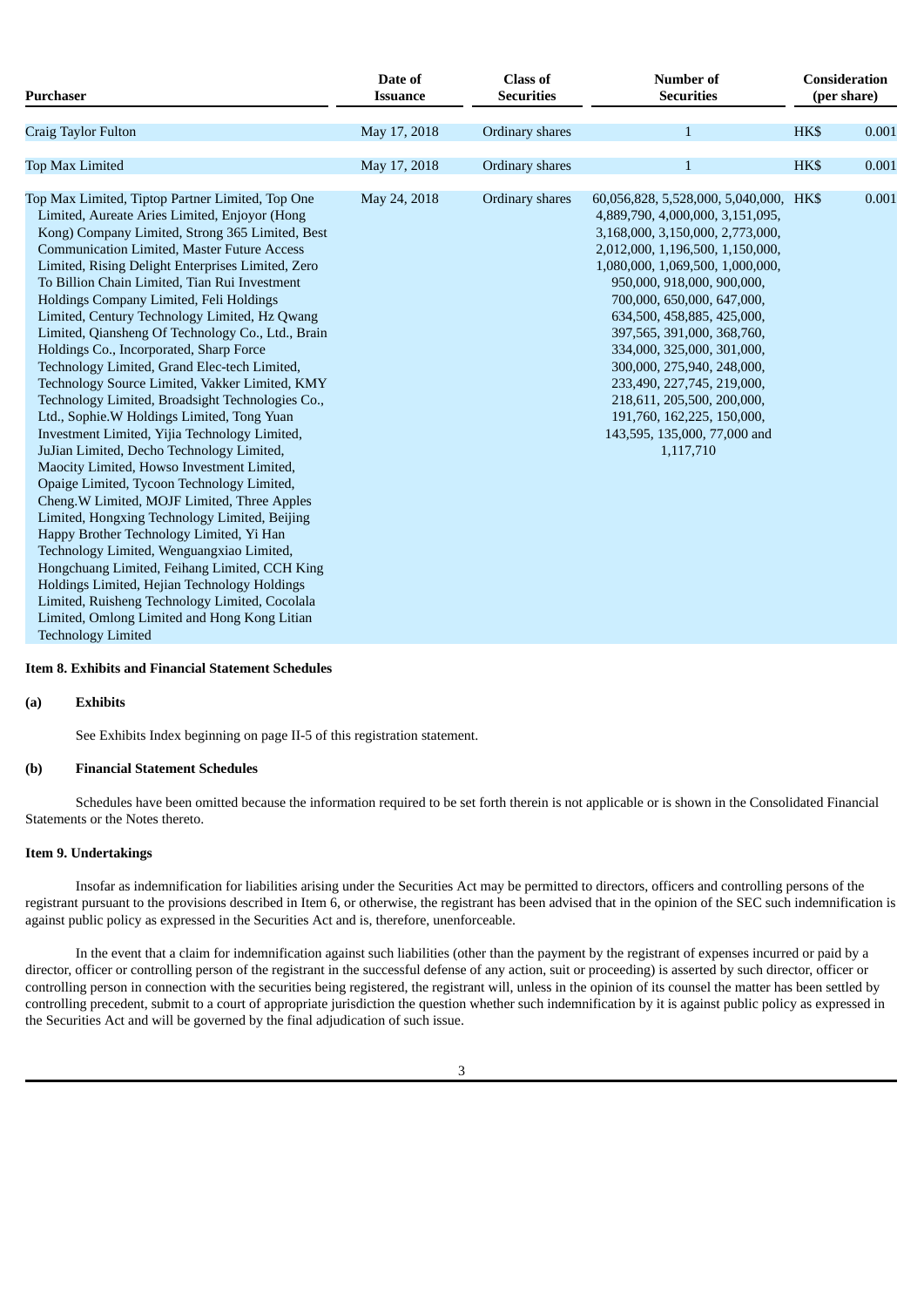The undersigned registrant hereby undertakes that:

- (a) To file, during any period in which offers or sales are being made, a post-effective amendment to this registration statement:
	- (1) To include any prospectus required by section 10(a)(3) of the Securities Act;
	- (2) To reflect in the prospectus any facts or events arising after the effective date of the registration statement (or the most recent posteffective amendment thereof) which, individually or in the aggregate, represent a fundamental change in the information in the registration statement. Notwithstanding the foregoing, any increase or decrease in volume of securities offered (if the total dollar value of securities offered would not exceed that which was registered) and any deviation from the low or high end of the estimated maximum offering range may be reflected in the form of prospectus filed with the Commission pursuant to Rule 424(b) if, in the aggregate, the changes in volume and price represent no more than a 20% change in the maximum aggregate offering price set forth in the "Calculation of Registration Fee" table in the effective registration statement;
	- (3) To include any material information with respect to the plan of distribution not previously disclosed in the registration statement or any material change to such information in the registration statement.
- (b) That, for the purpose of determining any liability under the Securities Act, each such post-effective amendment shall be deemed to be a new registration statement relating to the securities offered therein, and the offering of such securities at that time shall be deemed to be the initial bona fide offering thereof.
- (c) To remove from registration by means of a post-effective amendment any of the securities being registered which remain unsold at the termination of the offering.
- (d) To file a post-effective amendment to the registration statement to include any financial statements required by Item 8.A. of Form 20-F at the start of any delayed offering or throughout a continuous offering. Financial statements and information otherwise required by Section 10(a) (3) of the Act need not be furnished, provided that the registrant includes in the prospectus, by means of a post-effective amendment, financial statements required pursuant to this paragraph (a)(4) and other information necessary to ensure that all other information in the prospectus is at least as current as the date of those financial statements.
- (e) That, for the purpose of determining liability under the Securities Act to any purchaser: each prospectus filed pursuant to Rule 424(b) as part of a registration statement relating to an offering, other than registration statements relying on Rule 430B or other than prospectuses filed in reliance on Rule 430A, shall be deemed to be part of and included in the registration statement as of the date it is first used after effectiveness. Provided, however, that no statement made in a registration statement or prospectus that is part of the registration statement or made in a document incorporated or deemed incorporated by reference into the registration statement or prospectus that is part of the registration statement will, as to a purchaser with a time of contract of sale prior to such first use, supersede or modify any statement that was made in the registration statement or prospectus that was part of the registration statement or made in any such document immediately prior to such date of first use.

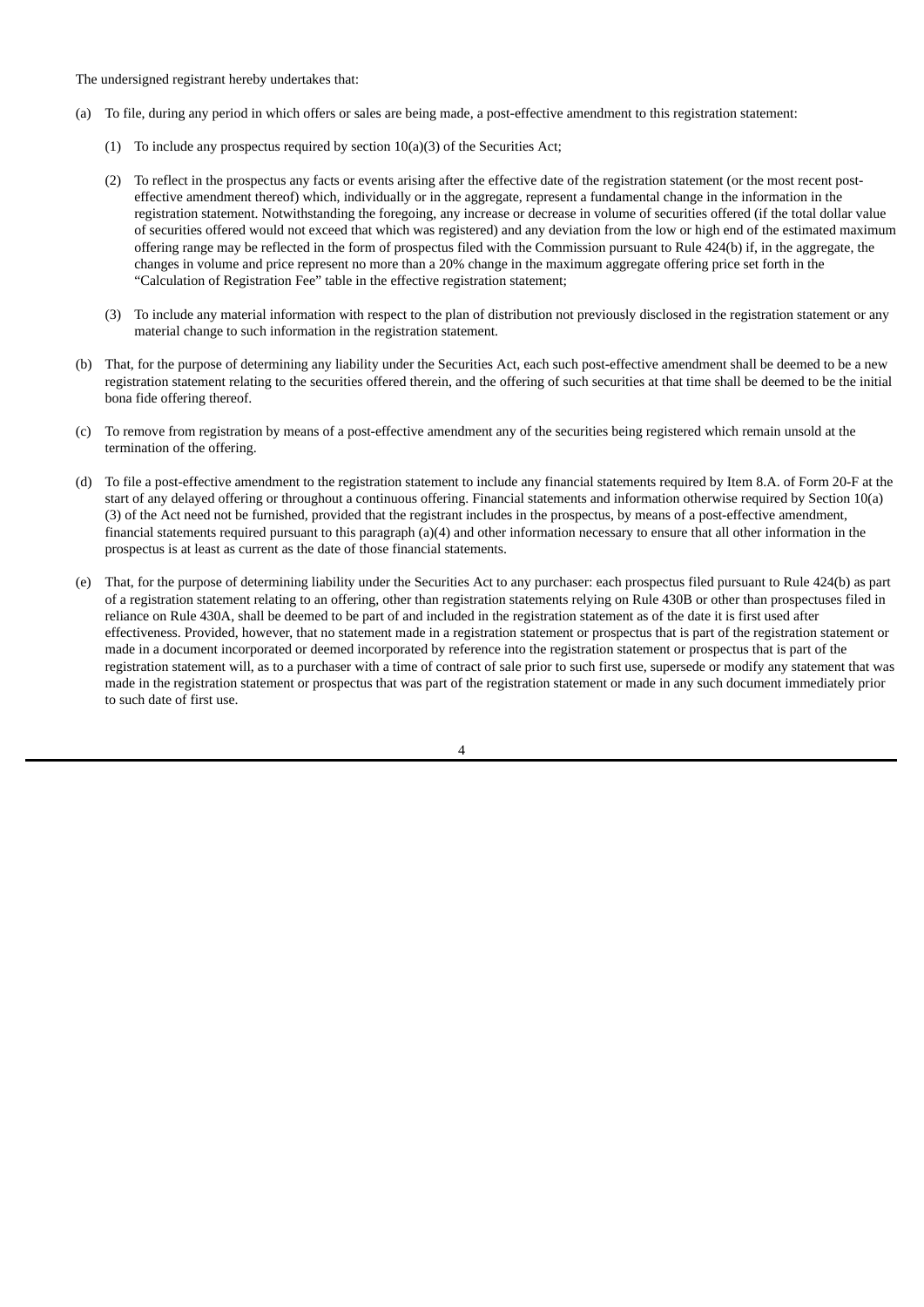- (f) That, for the purpose of determining liability of the registrant under the Securities Act to any purchaser in the initial distribution of the securities the undersigned registrant undertakes that in a primary offering of securities of the undersigned registrant pursuant to this registration statement, regardless of the underwriting method used to sell the securities to the purchaser, if the securities are offered or sold to such purchaser by means of any of the following communications, the undersigned registrant will be a seller to the purchaser and will be considered to offer or sell such securities to such purchaser:
	- (1) Any preliminary prospectus or prospectus of the undersigned registrant relating to the offering required to be filed pursuant to Rule 424;
	- (2) Any free writing prospectus relating to the offering prepared by or on behalf of the undersigned registrant or used or referred to by the undersigned registrant;
	- (3) The portion of any other free writing prospectus relating to the offering containing material information about the undersigned registrant or its securities provided by or on behalf of the undersigned registrant; and
	- (4) Any other communication that is an offer in the offering made by the undersigned registrant to the purchaser.
- (g) For purposes of determining any liability under the Securities Act, the information omitted from the form of prospectus filed as part of this registration statement in reliance upon Rule 430A and contained in a form of prospectus filed by the Registrant pursuant to Rule 424(b)(1) or (4) or 497(h) under the Securities Act shall be deemed to be part of this registration statement as of the time it was declared effective.
- (h) For the purpose of determining any liability under the Securities Act, each post-effective amendment that contains a form of prospectus shall be deemed to be a new registration statement relating to the securities offered therein, and the offering of such securities at that time shall be deemed to be the initial *bona fide* offering thereof.

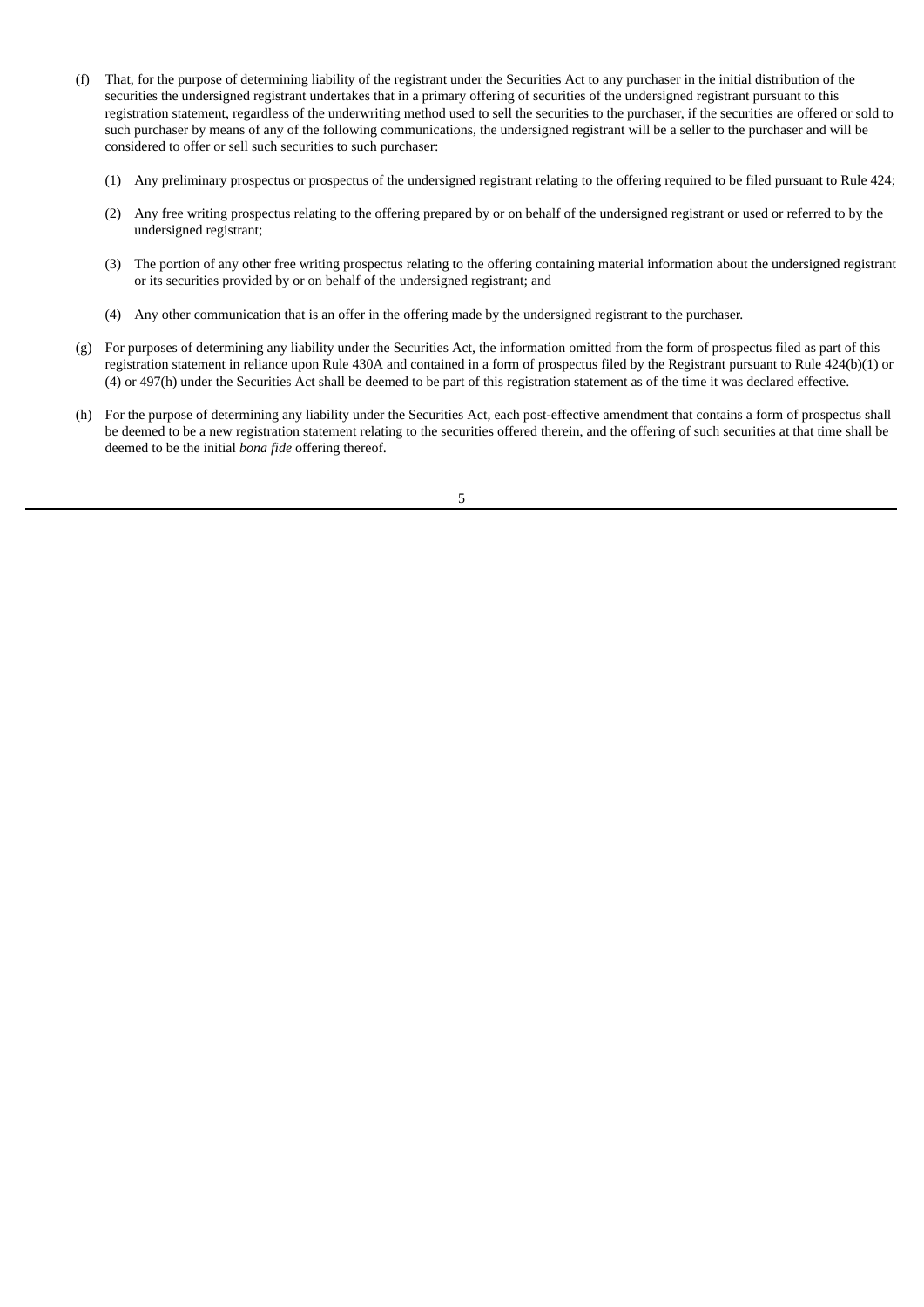#### **EXHIBITS INDEX**

#### **Exhibit No. Description of Exhibit**

| $1.1*$  | Form of Placement Agency Agreement                                                                                                            |
|---------|-----------------------------------------------------------------------------------------------------------------------------------------------|
| $3.1*$  | Amended and Restated Memorandum and Articles of Association of the Registrant, as currently in effect (incorporated herein by reference to    |
|         | Exhibit 3.2 to the registration statement on Form F-1 (File No. 333-237843), as amended, initially filed with the Securities and Exchange     |
|         | Commission on June 17, 2020)                                                                                                                  |
| $4.1*$  | Registrant's Specimen Certificate for Class A Ordinary Shares (incorporated herein by reference to Exhibit 4.1 to the registration statement  |
|         | on Form F-1 (File No. 333-237843), as amended, initially filed with the Securities and Exchange Commission on April 24, 2020)                 |
| $4.2*$  | Form of Warrant                                                                                                                               |
| 5.1     | Opinion of Conyers Dill & Pearman regarding the validity of the Class A ordinary shares and warrants being registered                         |
| 5.2     | Opinion of Sullivan & Worcester LLP regarding the enforceability of warrants being registered                                                 |
| 8.1     | Opinion of Conyers Dill & Pearman regarding certain Cayman Islands tax matters                                                                |
| 8.2     | Opinion of Jingtian & Gongcheng regarding certain PRC tax matters (included in Exhibit 99.2)                                                  |
| $10.1*$ | Form of Indemnification Agreement between the Registrant and each of its directors and executive officers (incorporated herein by reference   |
|         | to Exhibit 10.1 to the registration statement on Form F-1 (File No. 333-237843), as amended, initially filed with the Securities and Exchange |
|         | Commission on April 24, 2020)                                                                                                                 |
| $10.2*$ | Form of Employment Agreement between the Registrant and each of its executive officers (incorporated herein by reference to Exhibit 10.2)     |
|         | to the registration statement on Form F-1 (File No. 333-237843), as amended, initially filed with the Securities and Exchange Commission on   |
|         | April 24, 2020)                                                                                                                               |
| $10.3*$ | 2020 Share Incentive Plan (incorporated herein by reference to Exhibit 10.3 to the registration statement on Form F-1 (File No. 333-237843),  |
|         | as amended, initially filed with the Securities and Exchange Commission on April 24, 2020)                                                    |
| $10.4*$ | Form of Securities Purchase Agreement                                                                                                         |
| $10.5*$ | Form of Escrow Agreement                                                                                                                      |
| 21.1    | <b>Significant Subsidiaries of the Registrant</b>                                                                                             |
| $23.1*$ | Consent of MaloneBailey, LLP, an independent registered public accounting firm                                                                |
| 23.2    | Consent of Conyers Dill and Pearman (included in Exhibit 5.1)                                                                                 |
| 23.3    | Consent of Jingtian & Gongcheng (included in Exhibit 99.2)                                                                                    |
| 23.4    | Consent of Sullivan & Worcester LLP (included in Exhibit 5.2)                                                                                 |
| 23.5    | <b>Consent of Fooks Legal Commercial</b>                                                                                                      |
| 23.6    | <b>Consent of Bayfront Law LLC</b>                                                                                                            |
| 23.7    | <b>Consent of Quigg Partners</b>                                                                                                              |
| 23.8    | <b>Consent of Sunsion Law Professional Corporation</b>                                                                                        |
| $24.1*$ | Powers of Attorney (included on signature page)                                                                                               |
| 99.1*   | Code of Business Conduct and Ethics of the Registrant (incorporated herein by reference to Exhibit 99.1 to the registration statement on      |
|         | Form F-1 (File No. 333-237843), as amended, initially filed with the Securities and Exchange Commission on April 24, 2020)                    |
| 99.2    | Opinion of Jingtian & Gongcheng regarding certain PRC law matters                                                                             |
| 99.3*   | <b>Consent of Frost &amp; Sullivan</b>                                                                                                        |

\* Previously Filed

6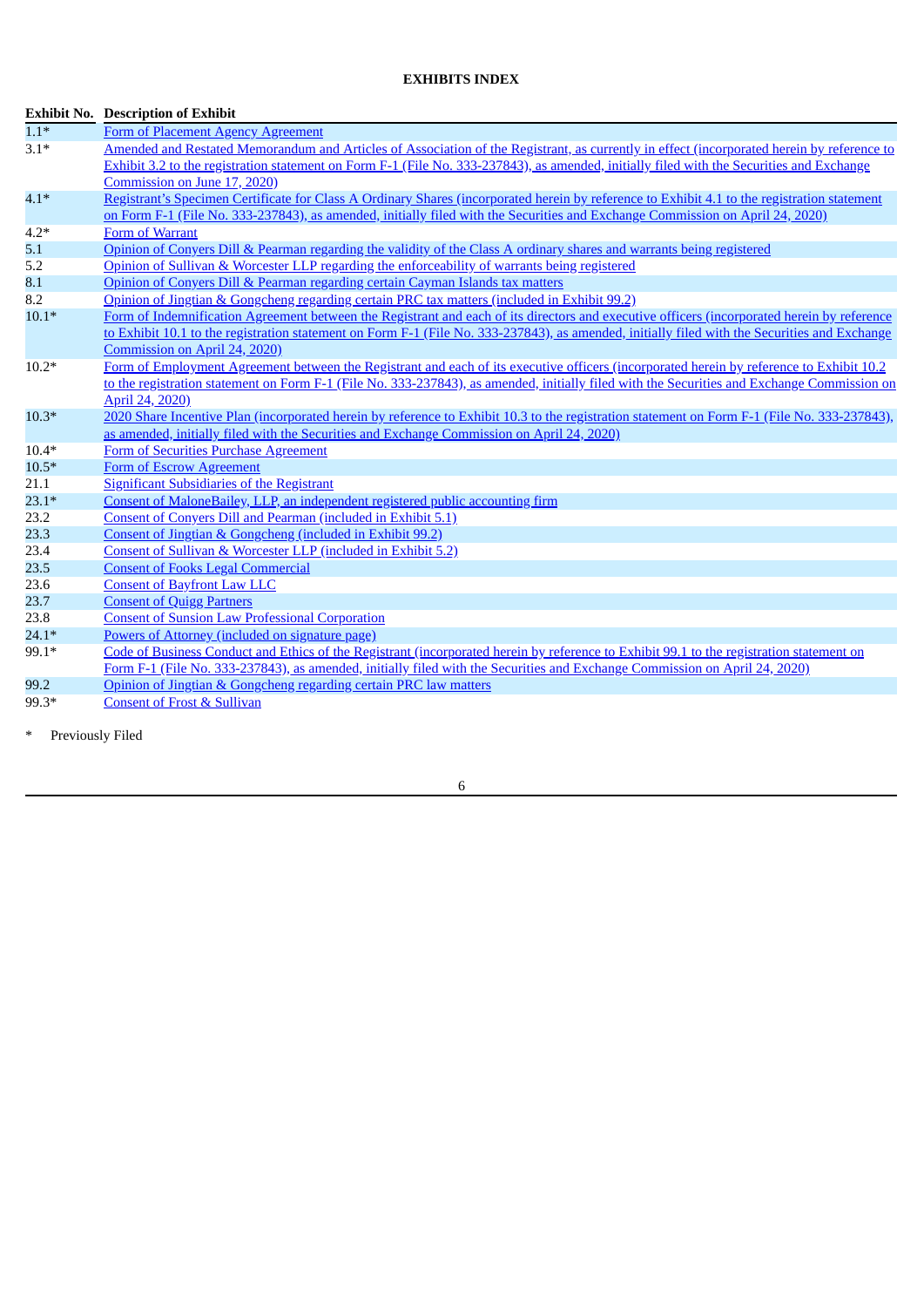#### **SIGNATURES**

Pursuant to the requirements of the Securities Act, the registrant certifies that it has reasonable grounds to believe that it meets all of the requirements for filing on Form F-1 and has duly caused this registration statement to be signed on its behalf by the undersigned, thereunto duly authorized, in the city of Hang Zhou, Zhejiang Province, People's Republic of China, on February 8, 2021.

#### **Ebang International Holdings Inc.**

By: /s/ Dong Hu Name: Dong Hu

Title: Chairman and Chief Executive Officer

Pursuant to the requirements of the Securities Act, this registration statement has been signed by the following persons in the capacities and on the dates indicated.

| Signature                                             | <b>Title</b>                                                            | <b>Date</b>      |
|-------------------------------------------------------|-------------------------------------------------------------------------|------------------|
| /s/ Dong Hu<br>Name: Dong Hu                          | Chairman and Chief Executive Officer<br>principal executive officer)    | February 8, 2021 |
| $\ast$<br>Name: Lei Chen                              | Chief Financial Officer<br>(principal financial and accounting officer) | February 8, 2021 |
| $\ast$<br>Name: Chunjuan Peng                         | Director                                                                | February 8, 2021 |
| $\ast$<br>Name: Sufeng Wang                           | Director                                                                | February 8, 2021 |
| $\ast$<br>Name: Tingjie Lyu                           | Director                                                                | February 8, 2021 |
| $\ast$<br>Name: Ken He                                | Director                                                                | February 8, 2021 |
| *By: /s/ Dong Hu<br>Name: Dong Hu<br>Attorney-in-fact | 7                                                                       |                  |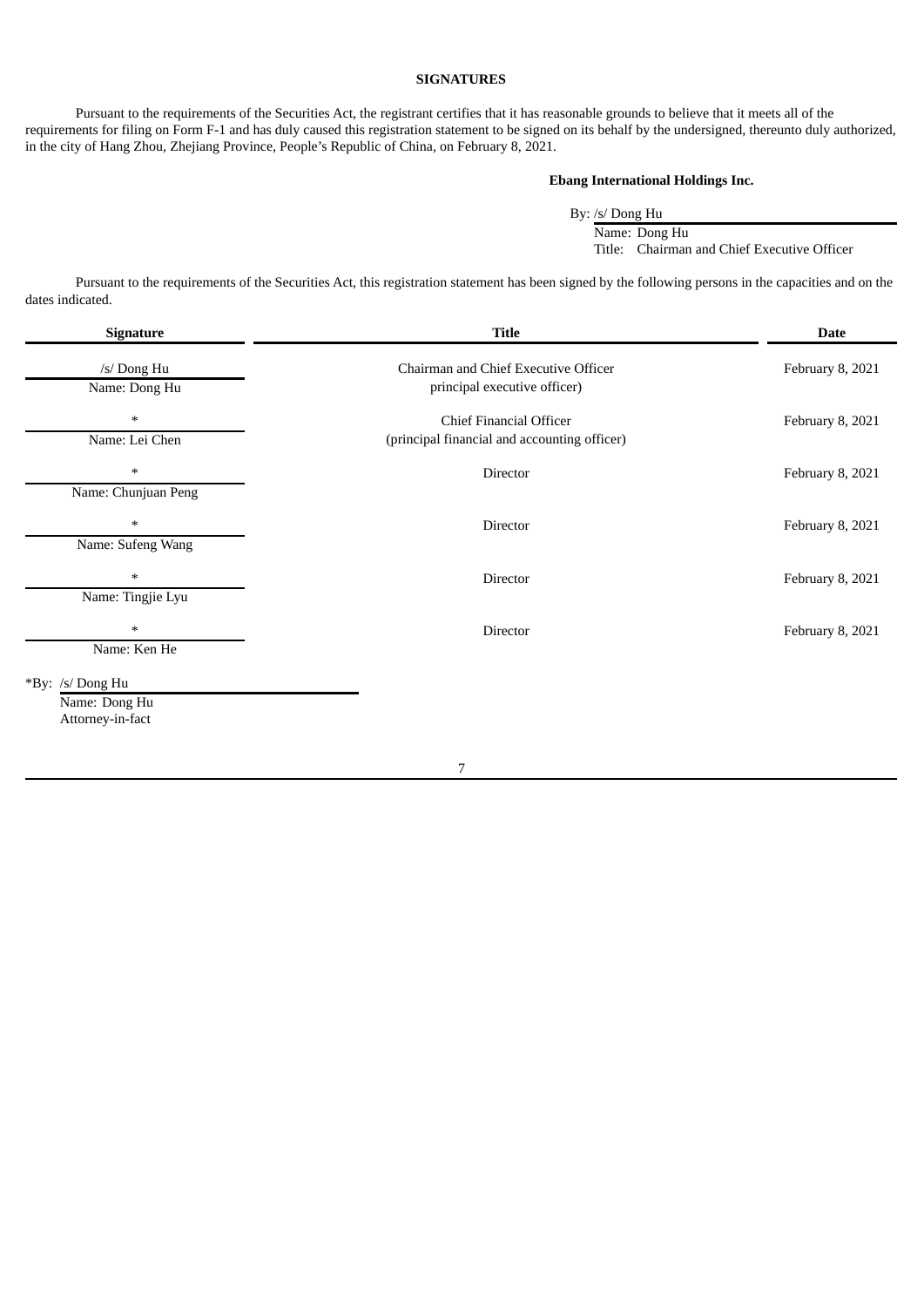#### **SIGNATURE OF AUTHORIZED REPRESENTATIVE IN THE UNITED STATES**

Pursuant to the Securities Act of 1933, the undersigned, the duly authorized representative in the United States of Ebang International Holdings Inc., has signed this registration statement or amendment thereto in New York on February 8, 2021.

> COGENCY GLOBAL INC. Authorized U.S. Representative

By: /s/ Colleen A. De Vries

Name: Colleen A. De Vries Title: Senior Vice President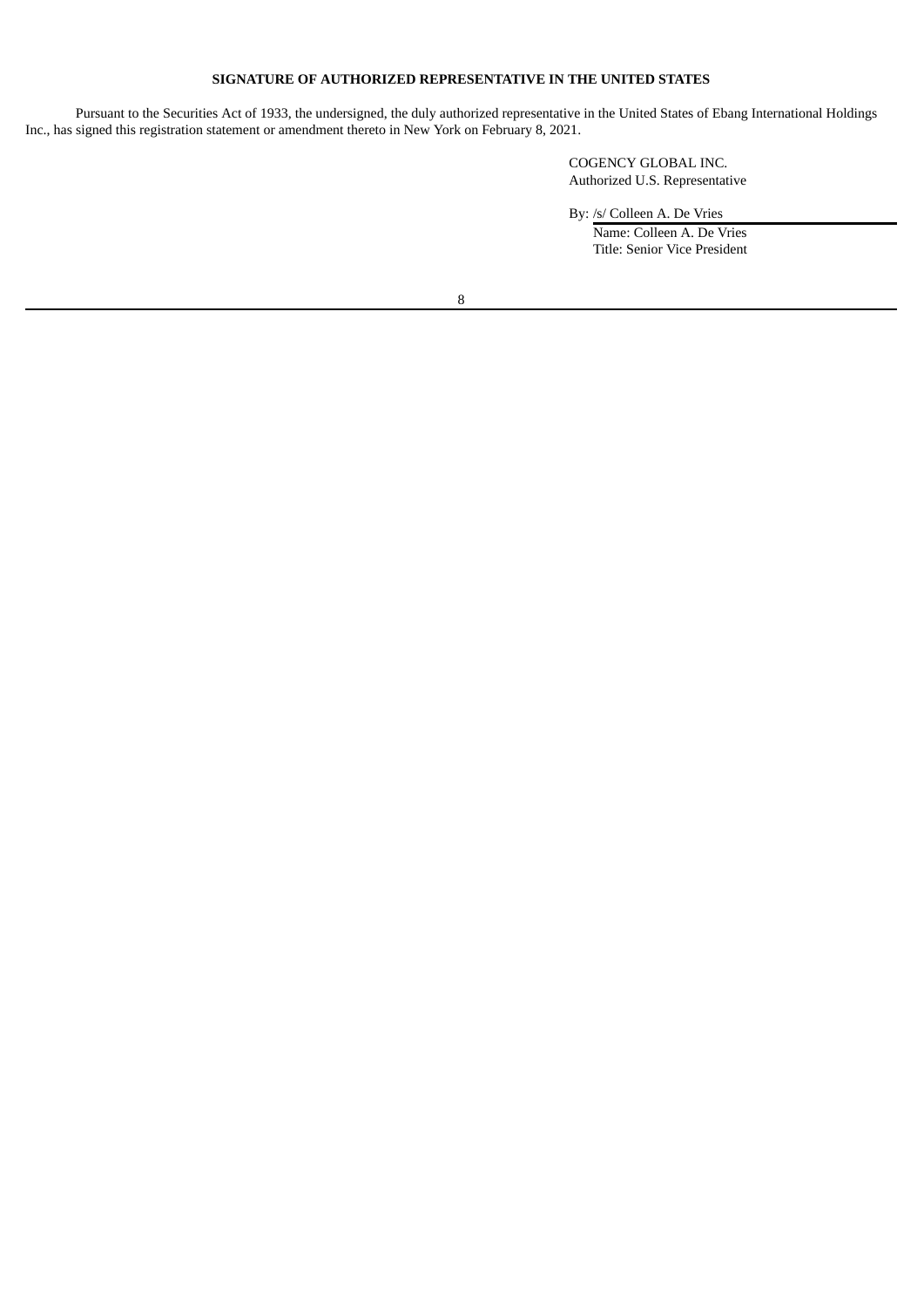#### **CONYERS DILL & PEARMAN**

Cricket Square, Hutchins Drive PO Box 2681, Grand Cayman KY1-1111 Cayman Islands

T +1 345 945 3901

**conyers.com**

Matter No.:832960 Doc Ref: PL/HL/BC/KN/106824899v3

> (852) 2842 9551 Paul.lim@conyersl.com

(852) 2842 9402 Hollia.lam@conyers.com

(852) 2842 9403 Beverly.Cheung@conyers.com

Ebang International Holdings Inc. 26-27/F, Building 3 Xinbei Qianjiang International Building Qianjiang Economic and Technological Development Zone Yuhang District Hangzhou City Zhejiang Province 311100 People's Republic of China

Dear Sirs,

#### **Re: Ebang International Holdings Inc.** (the "**Company**")

We have acted as special Cayman Islands legal counsel to the Company in connection with a best-efforts offering of units in an aggregate amount of up to US\$80,000,000 (the "**Units**") with each Unit consisting of:

- (i) one Class A ordinary share of par value HK\$0.001 per share (the "**Class A Ordinary Share**"); and
- (ii) one warrant to purchase one-half of one Class A Ordinary Share par value HK\$0.001 per share of the Company (the "**Class A Warrant Share**" and together with the Class A Ordinary Share, the "**Shares**") (the "**Warrant**"),

as described in the prospectus forming part of the registration statement on form F-1, (the "**Prospectus**") filed with the U.S. Securities and Exchange Commission (the "**Commission**") on 5 February 2021 (the "**Registration Statement**", which term does not include any other document or agreement whether or not specifically referred to therein or attached as an exhibit or schedule thereto).

## <span id="page-10-0"></span>**CONYERS**

8 February 2021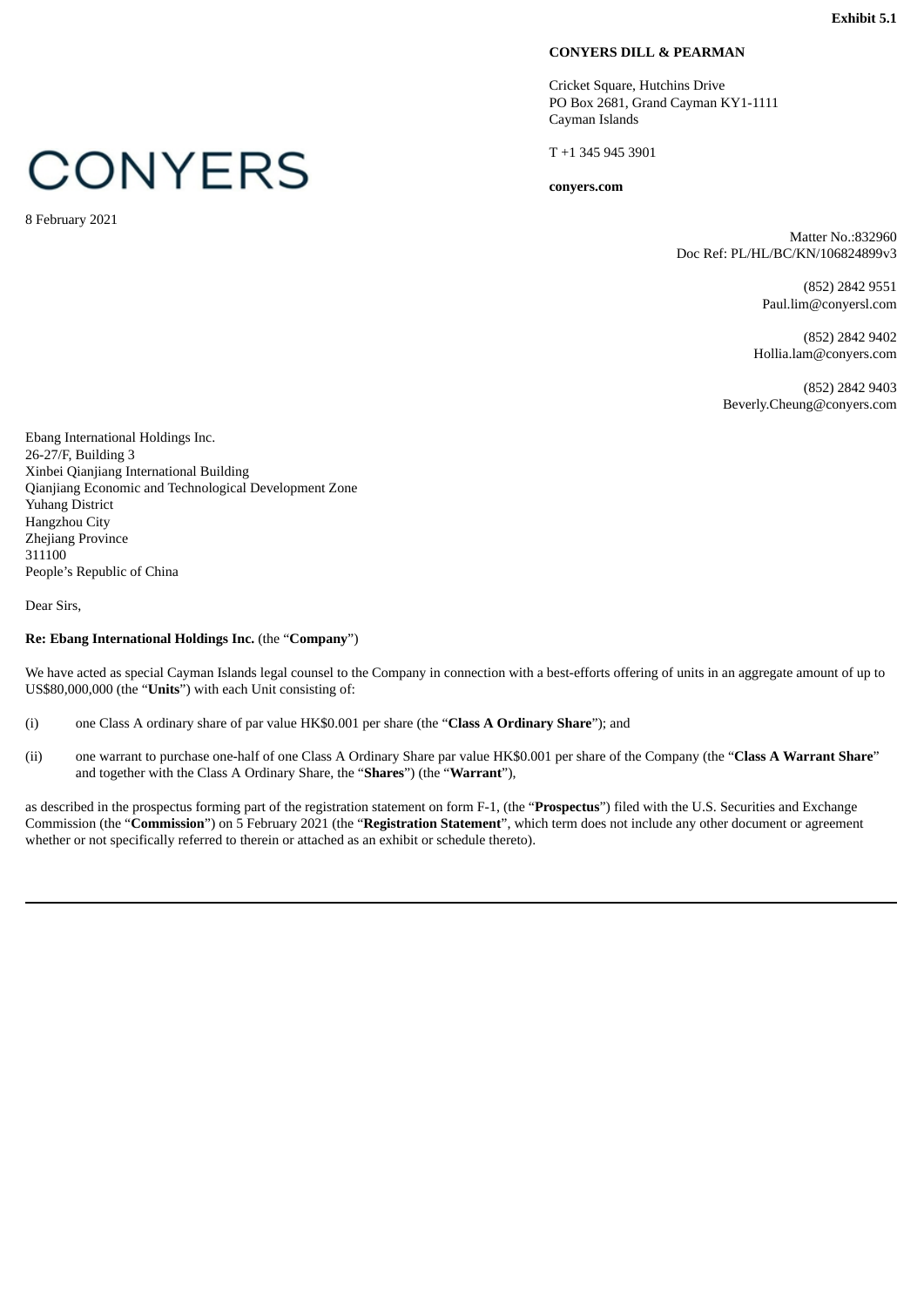For the purposes of giving this opinion, we have examined a copy of the Registration Statement. We have also reviewed the amended and restated memorandum and articles of association of the Company, written resolutions of the directors of the Company dated 8 February 2021 (the "**Resolutions**"), a Certificate of Good Standing issued by the Registrar of Companies in relation to the Company on 29 January 2021 (the **"Certificate Date"),** and such other documents and made such enquiries as to questions of law as we have deemed necessary in order to render the opinion set forth below.

We have assumed (a) the genuineness and authenticity of all signatures and the conformity to the originals of all copies (whether or not certified) examined by us and the authenticity and completeness of the originals from which such copies were taken, (b) that where a document has been examined by us in draft form, it will be or has been executed and/or filed in the form of that draft, and where a number of drafts of a document have been examined by us all changes thereto have been marked or otherwise drawn to our attention, (c) the accuracy and completeness of all factual representations made in the Registration Statement, the Prospectus and other documents reviewed by us, (d) that the Resolutions were passed at one or more duly convened, constituted and quorate meetings or by unanimous written resolutions, remain in full force and effect and have not been rescinded or amended, (e) that there is no provision of the law of any jurisdiction, other than the Cayman Islands, which would have any implication in relation to the opinions expressed herein, (f) that upon issue of the Shares to be sold by the Company, the Company will receive consideration for the full issue price thereof and that the Shares will be duly registered in the Company's Register of Members which shall be equal to at least the par value thereof; (g) that upon the exercise of the purchase rights for the Class A Warrant Shares attached to the Warrants, the exercise price of the Warrants will not be less than the par value of the Class A Ordinarily Shares in issue at the time of exercising the purchase rights attached to the Warrants; (h) that the Class A Ordinary Shares and the Class A Warrant Shares will, when issued, be issued out of the authorized but unissued Class A ordinary shares of the Company; (i) the validity and binding effect under the laws of the United States of America of the Registration Statement and that the Registration Statement will be duly filed with and declared effective by the Commission prior to, or concurrent with, the sale of the Units pursuant to the Registration Statement; (j) the Prospectus contained in the Registration Statement, when declared effective will be substantially in the same form as that examined by us for purposes of this opinion; (k) the offering and the transactions contemplated thereunder complies with the requirements of the applicable rules of NASDAQ; and (I) no invitation has been or will be made by or on behalf of the Company to the public in the Cayman Islands to subscribe for any Units of the Company.

We have made no investigation of and express no opinion in relation to the laws of any jurisdiction other than the Cayman Islands. This opinion is to be governed by and construed in accordance with the laws of the Cayman Islands and is limited to and is given on the basis of the current law and practice in the Cayman Islands. This opinion is issued solely for the purposes of the filing of the Registration Statement and the offering of the Shares by the Company and is not to be relied upon in respect of any other matter.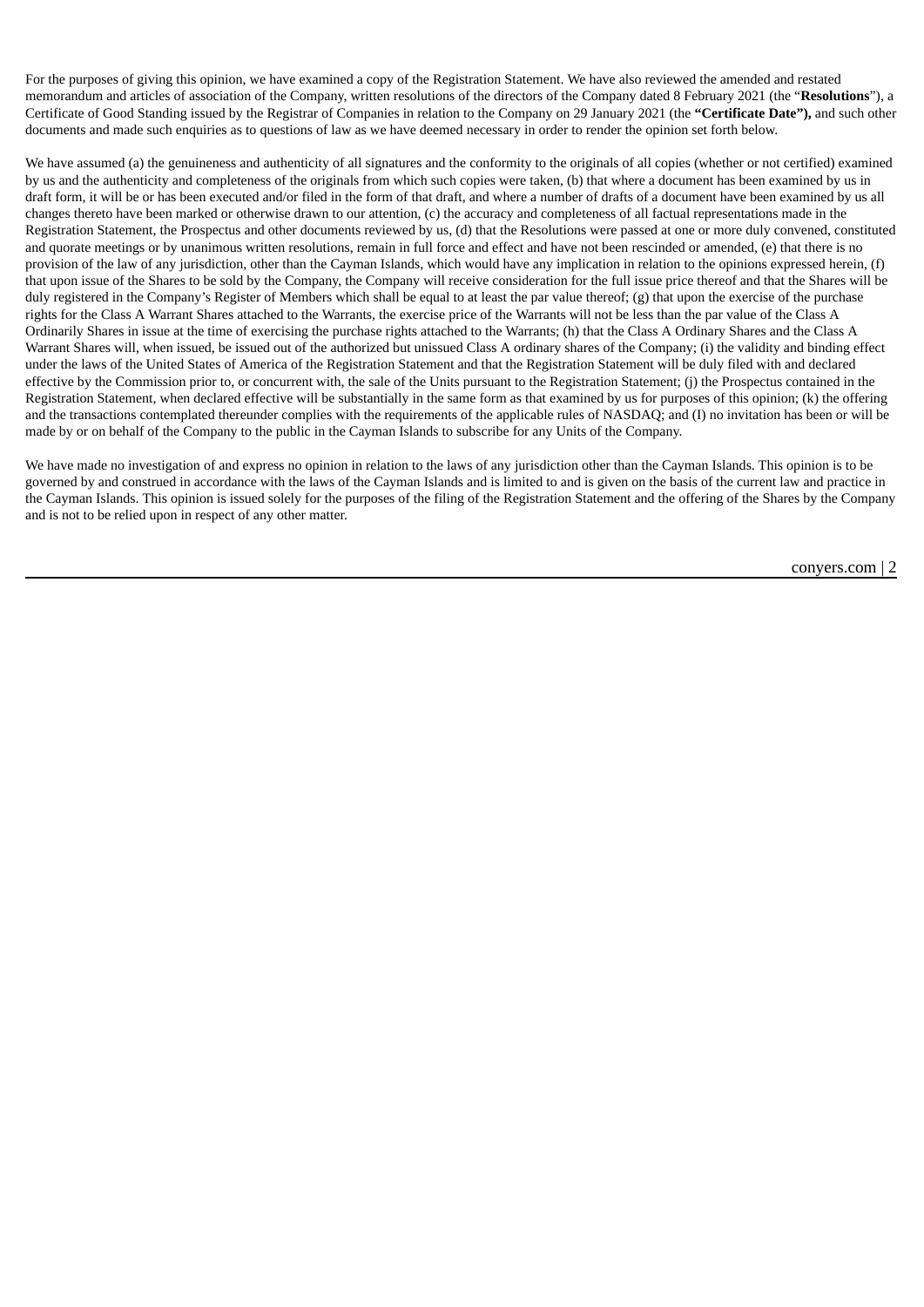On the basis of and subject to the foregoing, we are of the opinion that:

- 1. The Company is duly incorporated and existing under the law of the Cayman Islands and, based on the Certificate of Good Standing, is in good standing as at the Certificate Date. Pursuant to the Companies Act (the **"Act"),** a company is deemed to be in good standing if all fees and penalties under the Act have been paid and the Registrar of Companies has no knowledge that the Company is in default under the Act.
- 2. When issued and paid for as contemplated by the Registration Statement, the Shares will be validly issued, fully paid and non-assessable (which term when used herein means that no further sums are required to be paid by the holders thereof in connection with the issue thereof).

We hereby consent to the filing of this opinion as an exhibit to the Registration Statement and to the references to our firm under the captions "Enforceability of Civil Liabilities", "Taxation" and "Legal Matters" in the prospectus forming a part of the Registration Statement.

In giving this consent, we do not hereby admit that we are experts within the meaning of Section 11 of the Securities Act or that we are within the category of persons whose consent is required under Section 7 of the Securities Act or the Rules and Regulations of the Commission promulgated thereunder.

Yours faithfully,

Conques Dil & Prairian

**Conyers Dill & Pearman**

conyers.com | 3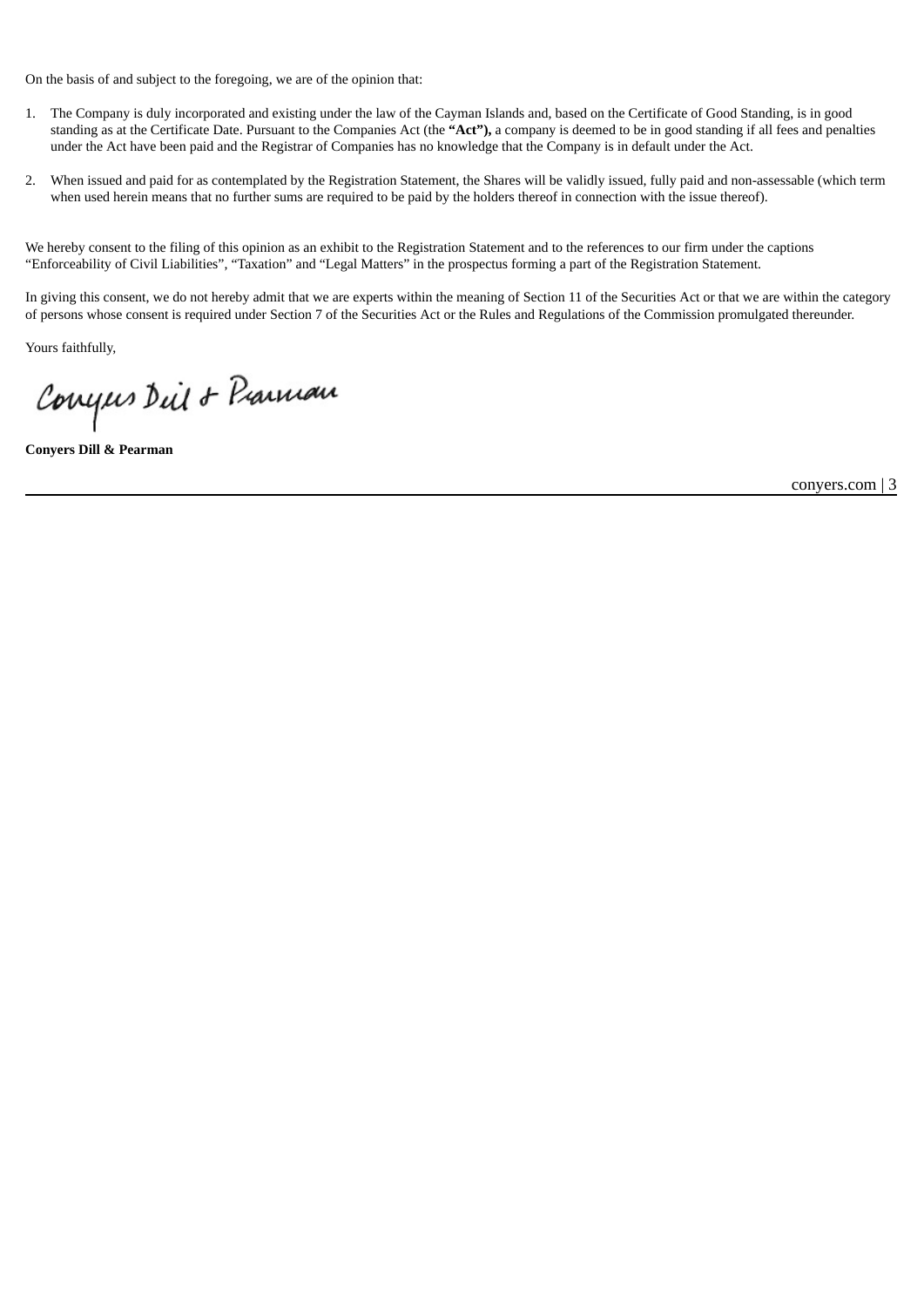<span id="page-13-0"></span>

**Sullivan & Worcester LLP** 1633 Broadway New York, NY 10019

212 660 3000 sullivanlaw.com

February 8, 2021

Ebang International Holdings Inc. 26-27/F, Building 3, Xinbei Qianjiang International Building Qianjiang Economic and Technological Development Zone Yuhang District, Hangzhou, Zhejiang, 311100 People's Republic of China

#### Ladies and Gentlemen:

We have acted as special United States counsel to Ebang International Holdings Inc., a company incorporated under the laws of the Cayman Islands (the "Company"), in connection with the filing of a registration statement on Form F-1 (Reg. No. 333-252804) (as amended, the "Registration Statement"), under the Securities Act of 1933, as amended (the "Securities Act"). The Registration Statement relates to the following securities of the Company: (i) up to \$80,000,000 of units (each a "Unit," and collectively, the "Units"), with each Unit consisting of one Class A ordinary share (each a "Class A Ordinary Share," and collectively, the "Class A Ordinary Shares"), par value HK\$0.001 per share and one warrant exercisable to purchase one-half of one Class A Ordinary Share (each a "Warrant," and collectively, the "Warrants"), and (ii) up to US\$46,000,000 worth of Class A Ordinary Shares underlying the Warrants (the "Warrant Shares"). The Units and the Warrant Shares are collectively referred to herein as the "Securities."

In rendering the opinions set forth below, we have assumed that (i) all information contained in all documents reviewed by us is true and correct; (ii) all signatures on all documents examined by us are genuine; (iii) all documents submitted to us as originals are authentic and all documents submitted to us as copies conform to the authentic originals of such documents; (iv) each natural person signing any document reviewed by us had the legal capacity to do so; and (v) the certificates representing the Securities will be duly executed and delivered.

We have also assumed that (i) the Company has been duly incorporated, and is validly existing and in good standing; (ii) the Company has requisite legal status and legal capacity under the laws of the jurisdiction of its incorporation, (iii) the Company has complied and will comply with all aspects of the laws of the jurisdiction of its incorporation, in connection with the transactions contemplated by, and the performance of its obligations under the Warrants; (iv) the Company has the corporate power and authority to execute, deliver and perform all its obligations under the Warrants; (v) the Warrants have been duly authorized by all requisite corporate action on the part of the Company; (vi) except to the extent expressly stated in the opinions contained herein, the opinions stated herein are limited to the agreements specifically identified in exhibit 1.1 (Form of Placement Agency Agreement) (the "Placement Agency Agreement"), exhibit 4.2 (Form of Warrant) (the "Form of Warrant") and exhibit 10.4 (Form of Securities Purchase Agreement) to the Registration Statement without regard to any agreement or other document referenced in such agreement (including agreements or other documents incorporated by reference or attached or annexed thereto); (vii) as provided in Section 5(e) of the Form of Warrant, all questions concerning the construction, validity, enforcement and interpretation of the Warrants shall be governed by the internal laws of the State of New York, without regard to the principles of conflicts of law thereof; (viii) service of process will be effected in the manner and pursuant to the methods of the State of New York at the time such service is effected; and (ix) at the time of exercise of the Warrants, a sufficient number of Class A Ordinary Shares that have been reserved by the Company's board of directors or a duly authorized committee thereof will be authorized and available for issuance and that the consideration for the issuance and sale of the Class A Ordinary Shares in connection with such exercise is in an amount that is not less than the par value of such Class A Ordinary Shares.

In connection with this matter, we have examined the Registration Statement, including the exhibits thereto, and such other documents, corporate records, and instruments and have examined such laws and regulations as we have deemed necessary for purposes of rendering the opinions set forth herein.

We are members of the Bar of the State of New York. We do not hold ourselves out as being conversant with, or expressing any opinion with respect to, the laws of any jurisdiction other than the federal laws of the United States of America and the laws of the State of New York. Accordingly, the opinions expressed herein are expressly limited to the federal laws of the United States of America and the laws of the State of New York.

BOSTON LONDON NEW YORK TELAVIV WASHINGTON, DC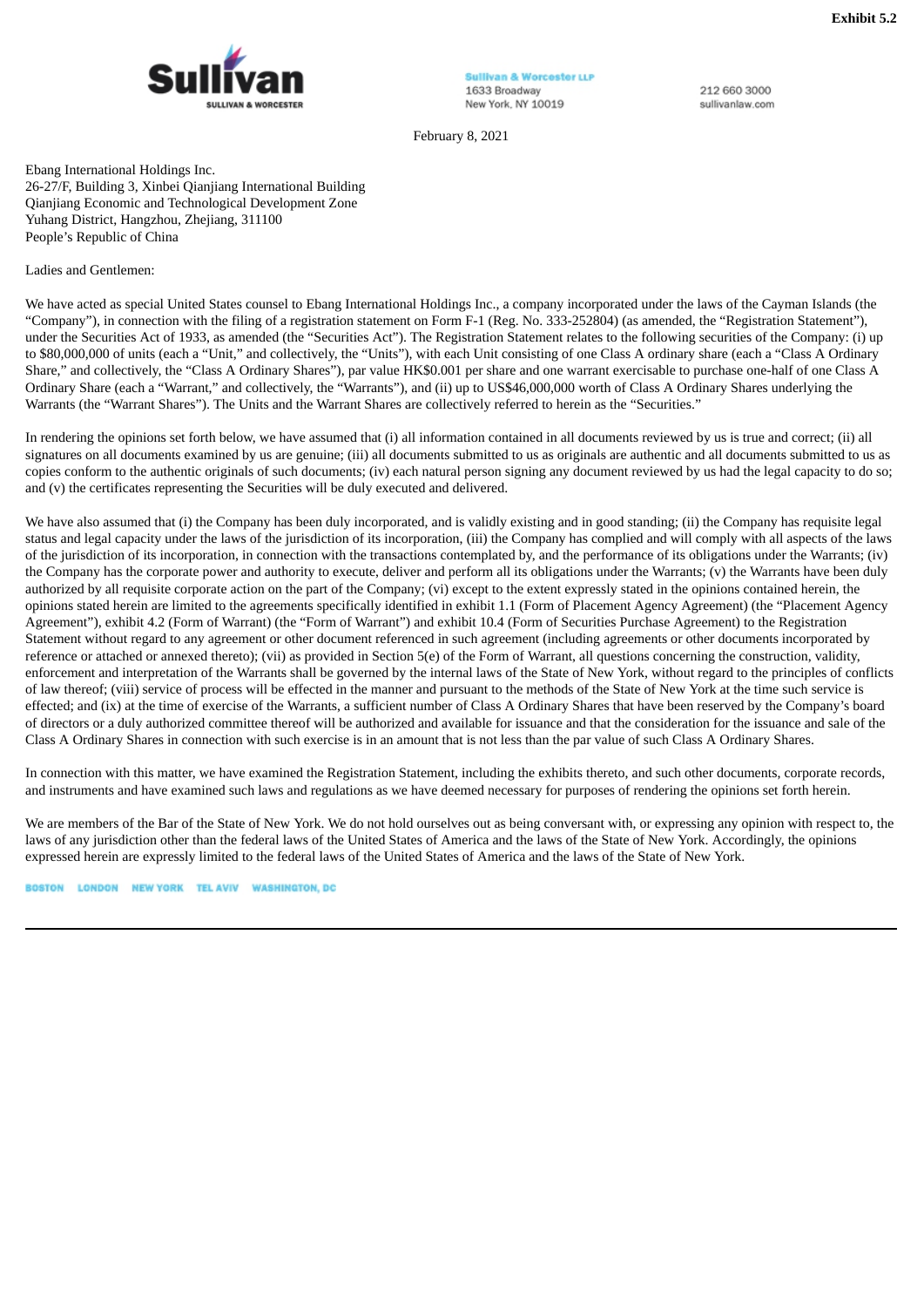Based upon and subject to the foregoing, we are of the opinion that (i) when the Units have been duly executed and delivered by the Company against payment of the consideration therefor pursuant to the Placement Agency Agreement, such Units will constitute binding obligations of the Company, enforceable against the Company in accordance with the respective terms of the Class A Ordinary Shares and the Warrants; and (ii) when the Warrants included in the Units have been duly executed and delivered by the Company against payment of the consideration therefor pursuant to the Placement Agency Agreement, such Warrants will constitute binding obligations of the Company, enforceable against the Company in accordance with their terms.

Our opinions set forth above with respect to the validity or binding effect of any security or obligation may be limited by (i) bankruptcy, insolvency, reorganization, fraudulent conveyance, marshaling, moratorium or other similar laws affecting the enforcement generally of the rights and remedies of creditors and secured parties or the obligations of debtors, (ii) general principles of equity (whether considered in a proceeding in equity or at law), including but not limited to principles limiting the availability of specific performance or injunctive relief, and concepts of materiality, reasonableness, good faith and fair dealing, (iii) the possible unenforceability under certain circumstances of provisions providing for indemnification, contribution, exculpation, release or waiver that may be contrary to public policy or violative of federal or state securities laws, rules or regulations, and (iv) the effect of course of dealing, course of performance, oral agreements or the like that would modify the terms of an agreement or the respective rights or obligations of the parties under an agreement.

This opinion letter speaks only as of the date hereof and we assume no obligation to update or supplement this opinion letter if any applicable laws change after the date of this opinion letter or if we become aware after the date of this opinion letter of any facts, whether existing before or arising after the date hereof, that might change the opinions expressed above.

This opinion letter is furnished in connection with the Registration Statement and may not be relied upon for any other purpose without our prior written consent in each instance. Further, no portion of this letter may be quoted, circulated or referred to in any other document for any other purpose without our prior written consent.

We hereby consent to the filing of this opinion as an exhibit to the Registration Statement and to the use of our name as it appears under the caption "Legal Matters" in the Registration Statement. In giving such consent, we do not thereby admit that we come within the category of persons whose consent is required under Section 7 of the Securities Act or the rules and regulations of the Commission promulgated thereunder. This opinion is expressed as of the date hereof unless otherwise expressly stated, and we disclaim any undertaking to advise you of any subsequent changes in the facts stated or assumed herein or of any subsequent changes in applicable laws.

Very truly yours,

*/s/ Sullivan & Worcester LLP*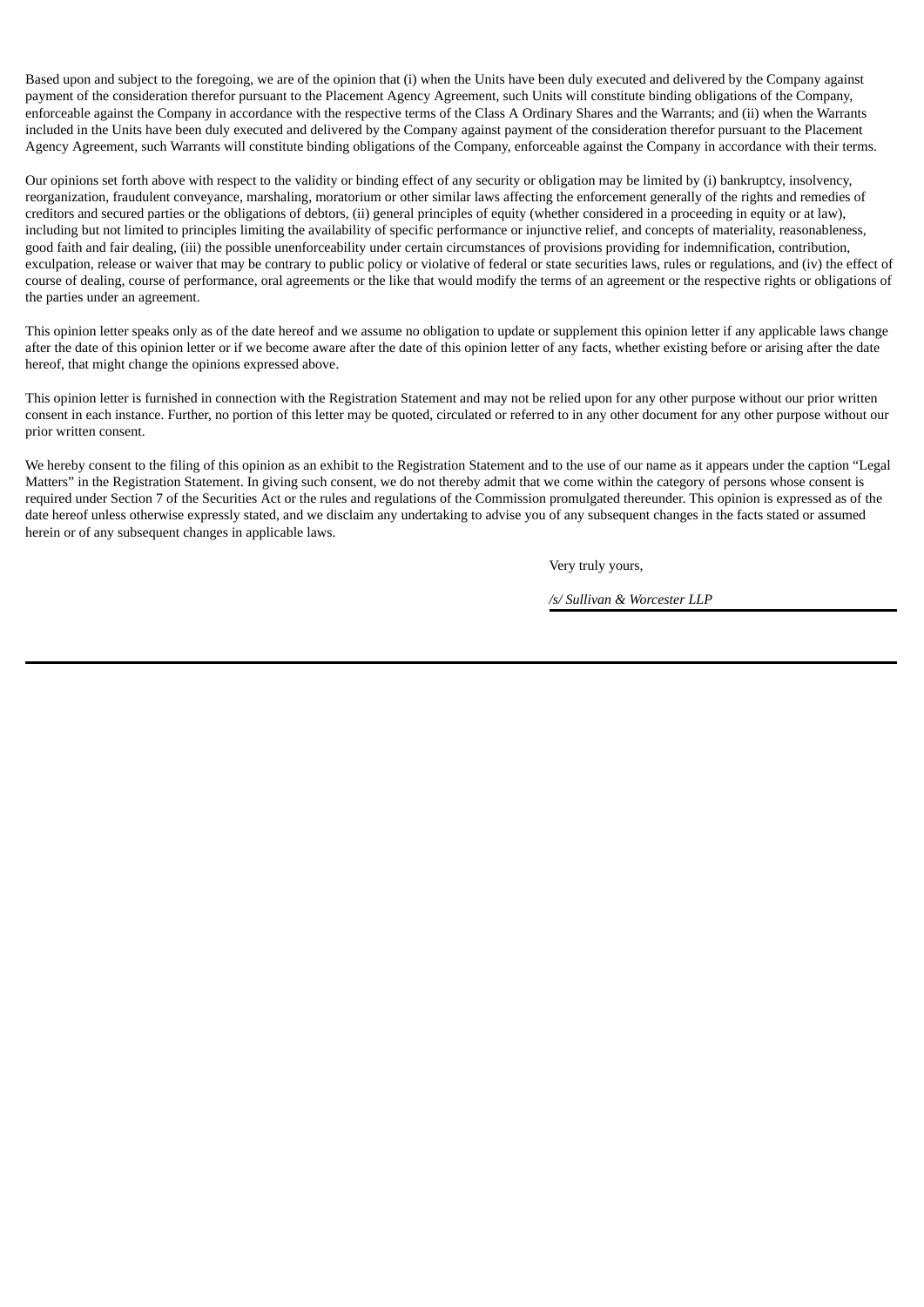# <span id="page-15-0"></span>CONYERS

#### **CONYERS DILL & PEARMAN**

Cricket Square, Hutchins Drive PO Box 2681, Grand Cayman KY1-1111 Cayman Islands

T +1 345 945 3901

**conyers.com**

8 February 2021

Matter No.:832960 Doc Ref: PL/HL/BC/KN/106825203v2

> (852) 2842 9551 Paul.lim@conyers.com

(852) 2842 9402 Hollia.lam@conyers.com

(852) 2842 9403 Beverly.Cheung@conyers.com

Ebang International Holdings Inc. 26-27/F, Building 3 Xinbei Qianjiang International Building Qianjiang Economic and Technological Development Zone Yuhang District Hangzhou City Zhejiang Province 311100 People's Republic of China

Dear Sirs,

#### **Re: Ebang International Holdings Inc.** (the "**Company**")

We have acted as special Cayman Islands legal counsel to the Company in connection with a best-efforts offering of units in an aggregate amount of up to US\$80,000,000 (the "**Units**") with each Unit consisting of:

- (i) one Class A ordinary share of par value HK\$0.001 per share (the "**Class A Ordinary Share**"); and
- (ii) one warrant to purchase one-half of one Class A Ordinary Share par value HK\$0.001 per share of the Company (the "**Class A Warrant Share**" and together with the Class A Ordinary Share, the "**Shares**"),

as described in the prospectus forming part of the registration statement on form F-1, filed with the U.S. Securities and Exchange Commission (the "**Commission**") on 5 February 2021 (the "**Registration Statement**", which term does not include any other document or agreement whether or not specifically referred to therein or attached as an exhibit or schedule thereto).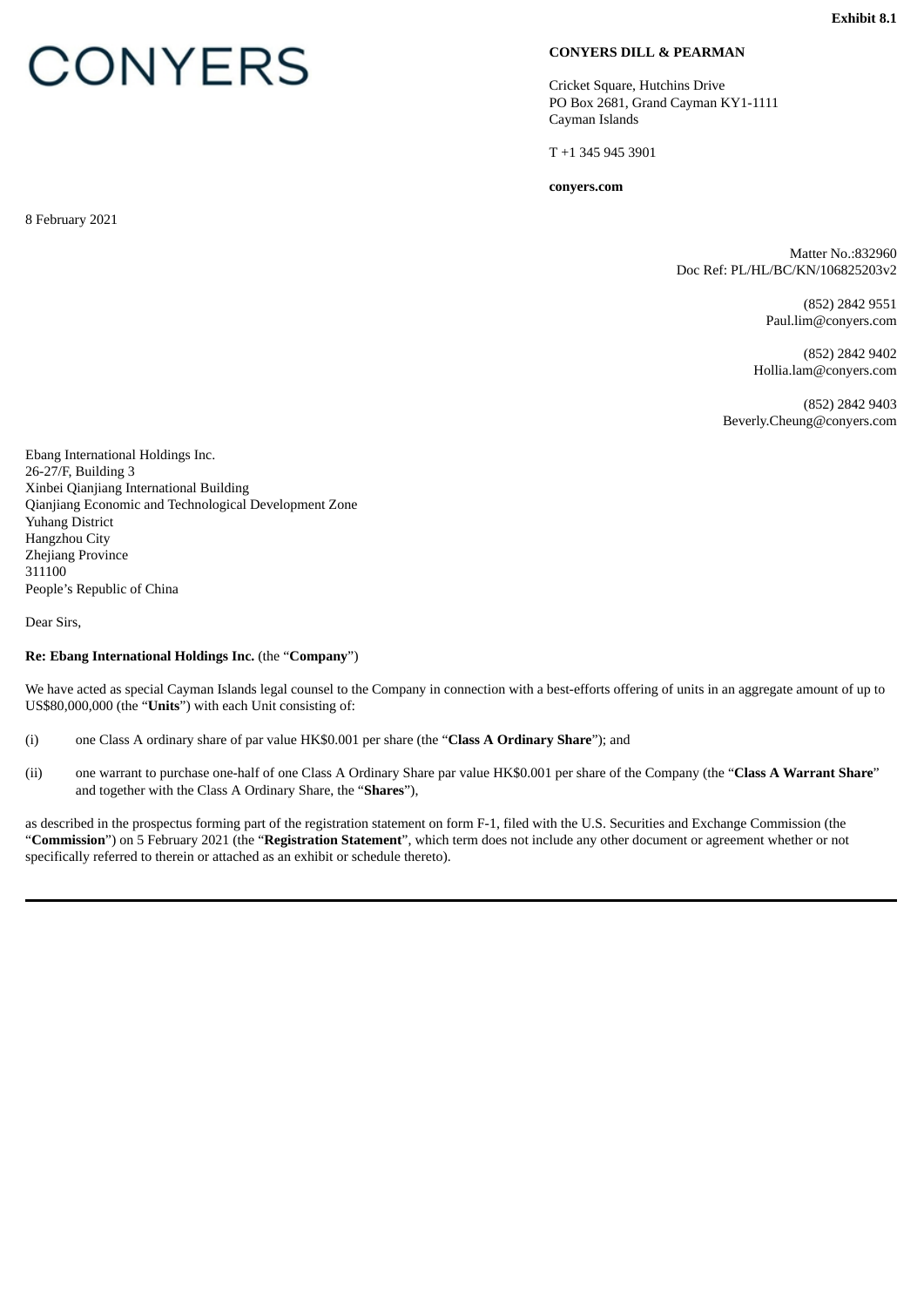For the purposes of giving this opinion, we have examined and relied upon copies of the draft Registration Statement, a draft of the prospectus (the **"Prospectus")** contained in the Registration Statement which is in substantially final form, the amended and restated memorandum and articles of association of the Company, an undertaking from the Governor in Cabinet of the Cayman Islands under the Tax Concessions Act (2018 Revision) dated 24 May 2018, and such other documents and made such enquiries as to questions of law as we have deemed necessary in order to render the opinion set forth below.

We have assumed (a) the genuineness and authenticity of all signatures, stamps and seals and the conformity to the originals of all copies of documents (whether or not certified) examined by us and the authenticity and completeness of the originals from which such copies were taken; (b) the accuracy and completeness of all factual representations made in the Prospectus and Registration Statement reviewed by us; (c) the validity and binding effect under the laws of the United States of America of the Registration Statement and the Prospectus and that the Registration Statement will be duly filed with and declared effective by the Commission; and (d) that the Prospectus, when published, will be in substantially the same form as that examined by us for purposes of this opinion.

We have made no investigation of and express no opinion in relation to the laws of any jurisdiction other than the Cayman Islands. This opinion is to be governed by and construed in accordance with the laws of the Cayman Islands and is limited to and is given on the basis of the current law and practice in the Cayman Islands. This opinion is issued solely for the purposes of the filing of the Registration Statement and the offering of the Shares by the Company and is not to be relied upon in respect of any other matter.

On the basis of and subject to the foregoing, we are of the opinion that the statements under the caption "Taxation – Cayman Islands Taxation" in the Prospectus forming part of the Registration Statement, to the extent that they constitute statements of Cayman Islands law, are true and accurate in all material respects and that such statements constitute our opinion, and nothing has been omitted from such statements which would make the same misleading in any material respect.

We hereby consent to the filing of this opinion as an exhibit to the Registration Statement and further consent to the reference to our firm under the captions "Enforceability of Civil Liabilities", "Taxation" and "Legal Matters" in the Prospectus forming part of the Registration Statement.

In giving this consent, we do not hereby admit that we are experts within the meaning of Section 11 of the Securities Act or that we are within the category of persons whose consent is required under Section 7 of the Securities Act or the Rules and Regulations of the Commission promulgated thereunder.

Yours faithfully,

Conques Dil & Prairian

**Conyers Dill & Pearman**

conyers.com | 2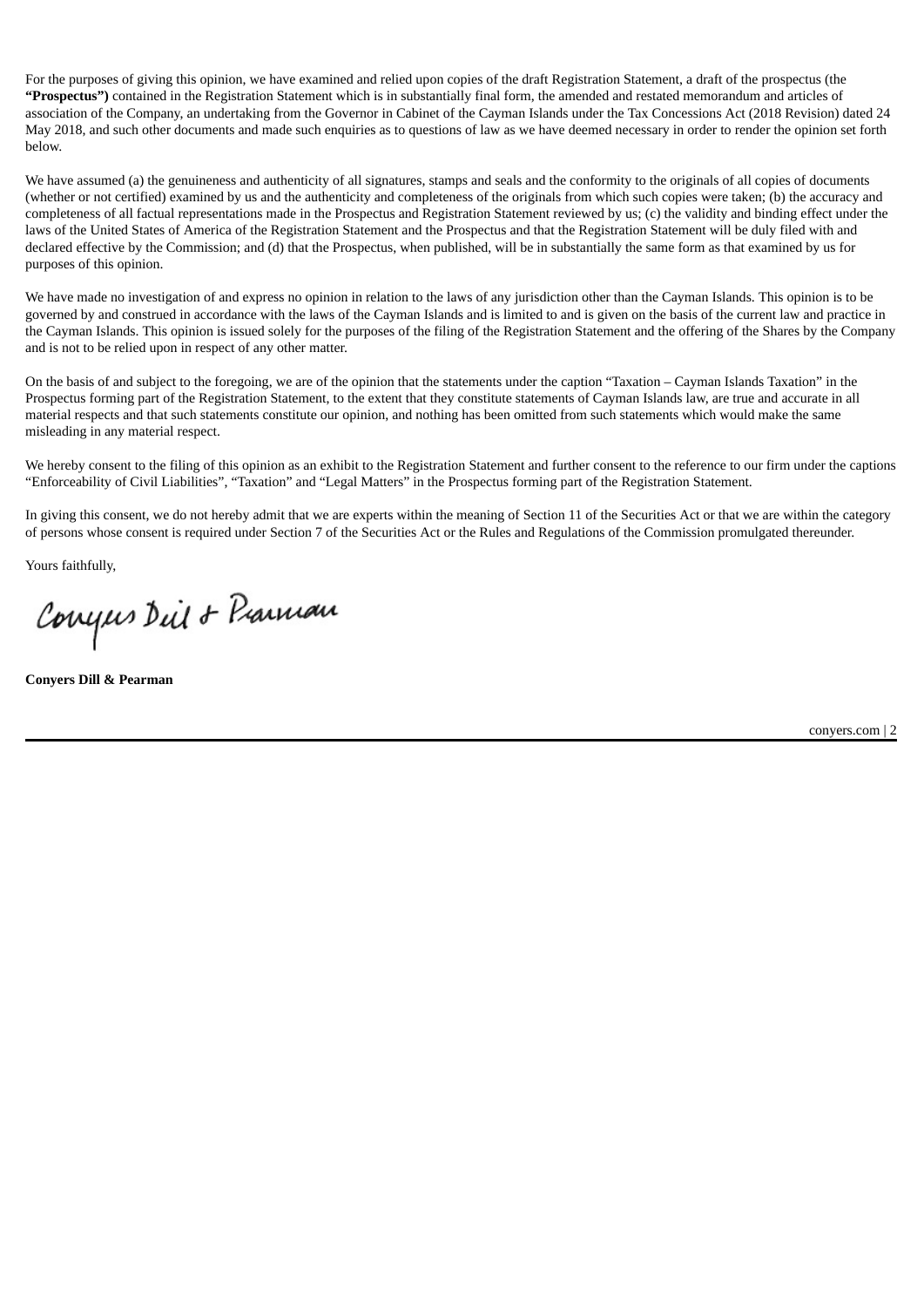#### **Subsidiaries of the Registrant**

<span id="page-17-0"></span>

| <b>Subsidiaries</b>                                                                       | <b>Place of Incorporation</b> |
|-------------------------------------------------------------------------------------------|-------------------------------|
| Orient Plus International Limited                                                         | British Virgin Islands        |
| Ebang Communications (HK) Technology Limited (formerly known as Hong Kong Bite Co., Ltd.) | Hong Kong                     |
| Power Ebang Limited                                                                       | <b>British Virgin Islands</b> |
| HongKong Ebang Technology Co., Limited                                                    | Hong Kong                     |
| Leader Forever Holdings Limited                                                           | <b>British Virgin Islands</b> |
| HongKong Ebang Information Co., Limited                                                   | Hong Kong                     |
| Lucky Chance Global Limited                                                               | <b>British Virgin Islands</b> |
| Australia Ebon Pty Ltd                                                                    | Australia                     |
| <b>Ebang Communication Limited</b>                                                        | British Virgin Islands        |
| Ebonex Pte. Ltd.                                                                          | Singapore                     |
| <b>Ebang Communication Limited</b>                                                        | Canada                        |
| Hangzhou Ebang Shuotai Technology Co., Ltd.                                               | <b>PRC</b>                    |
| Hangzhou Ebang Hongfa Technology Co., Ltd.                                                | <b>PRC</b>                    |
| Zhejiang Ebang Communication Technology Co., Ltd.                                         | <b>PRC</b>                    |
| Wuhai Ebang Information Technology Co., Ltd.                                              | <b>PRC</b>                    |
| Hangzhou Ebang Jusheng Technology Co., Ltd.                                               | <b>PRC</b>                    |
| Hangzhou Ebang Hongling Technology Co., Ltd.                                              | <b>PRC</b>                    |
| Hangzhou Dewang Information Technology Co., Ltd.                                          | <b>PRC</b>                    |
| Zhejiang Ebang Information Technology Co., Ltd.                                           | <b>PRC</b>                    |
| Yunnan Ebang Information Technology Co., Ltd.                                             | <b>PRC</b>                    |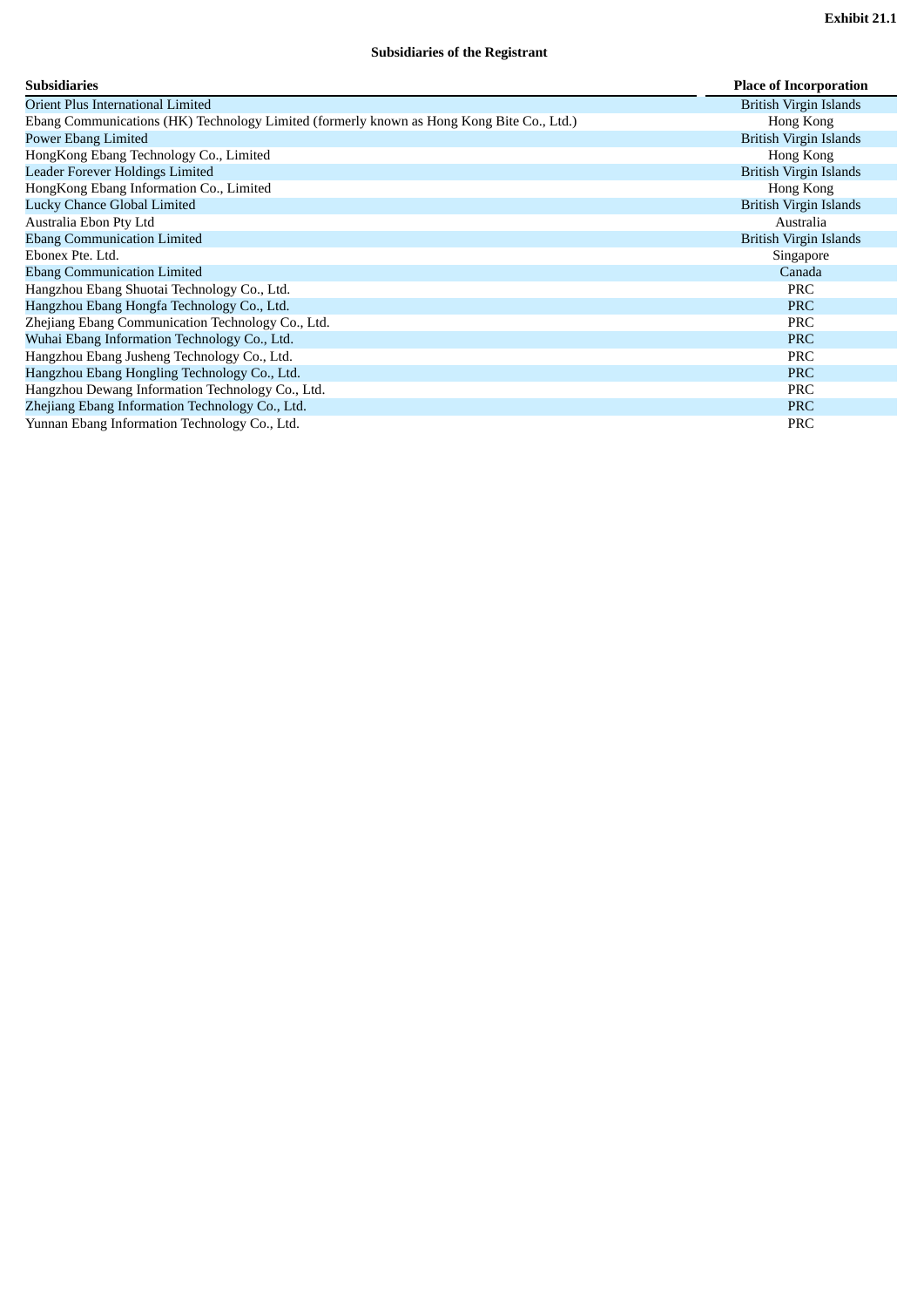

**TWENTY-FIVE EXPERIENCE** 

<span id="page-18-0"></span>8 February 2021

The Directors Ebang International Holdings Inc. 26-27/F, Building 3, Xinbei Qianjiang International Building Qianjiang Economic and Technological Development Zone Yuhang District, Hangzhou, Zhejiang, 311100 People's Republic of China

#### **Registration Statement on Form F-1 (Registration No. 333-252804)**

Ladies and Gentlemen:

We have acted as special Australian counsel to Ebang International Holdings Inc., a company incorporated under the laws of the Cayman Islands (**Company**), in connection with the filing of a registration statement on Form F-1 (Reg. No. 333-252804), as amended (**Registration Statement**), under the Securities Act of 1933, as amended (**Securities Act**), in connection with the follow-on offering of the Company's securities described therein.

We hereby consent to the use of our name under the caption "Legal Matters" in the prospectus contained therein. In giving such consent, we do not thereby admit that we are in the category of persons whose consent is required under Sections 7 and 11 of the Securities Act or the rules and regulations of the Securities and Exchange Commission thereunder.

Kindest regards

#### **FOOKS LEGAL COMMERCIAL**

/s/ Darren Fooks

**Darren Fooks Partner**

> Suite 3055, 261 Queen Street Brisbane Qld 4000 Tel: +61 400 882200 darren.fooks@fookslegal.com

Legal Commercial in Confidence P a g e 1 | 1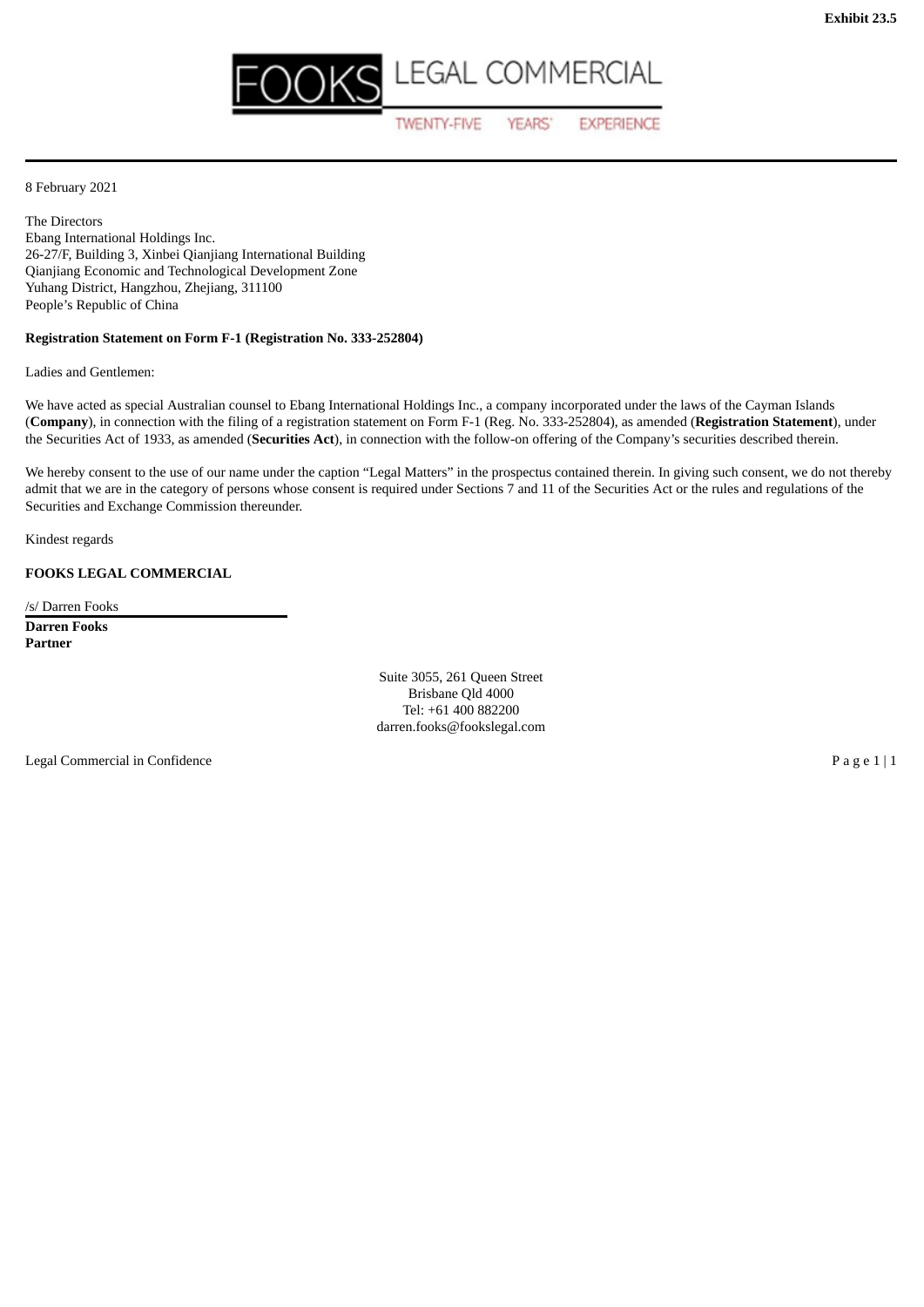## <span id="page-19-0"></span>**BAYFRONT LAW**

#### **Company Registration No. 201723356G**

**DATE:** 8 February 2021 **TO: EBANG INTERNATIONAL HOLDINGS INC.** 26-27/F, Building 3, Xinbei Qianjiang International Building Qianjiang Economic and Technological Development Zone Yuhang District, Hangzhou, Zhejiang, 311100 People's Republic of China **FROM:** Bayfront Law LLC **WRITER:** clarence.guo@bayfrontlaw.sg **SUBJECT:** Registration Statement on Form F-1 (File No. 333-252804)

Ladies and Gentlemen:

We have acted as special Singapore counsel to Ebang International Holdings Inc., a company incorporated under the laws of the Cayman Islands (the **Company**), in connection with the filing of a registration statement on Form F-1 (Reg No. 333-252804) (as amended, the **Registration Statement**), under the Securities Act of 1933, as amended (the **Securities Act**), in connection with the follow-on offering of the Company's securities described therein.

We hereby consent to the use of our name under the caption "Legal Matters" in the prospectus contained therein. In giving such consent, we do not thereby admit that we are in the category of persons whose consent is required under Sections 7 and 11 of the Securities Act or the rules and regulations of the Securities and Exchange Commission thereunder.

Yours sincerely

/s/ Bayfront Law

**BAYFRONT LAW LLC**

#### BAYFRONT LAW LLC

79 ROBINSON ROAD, #14-01, SINGAPORE 068897 OFFICE TEL: +65 6922 7976

*VIA E-MAIL* CONFIDENTIAL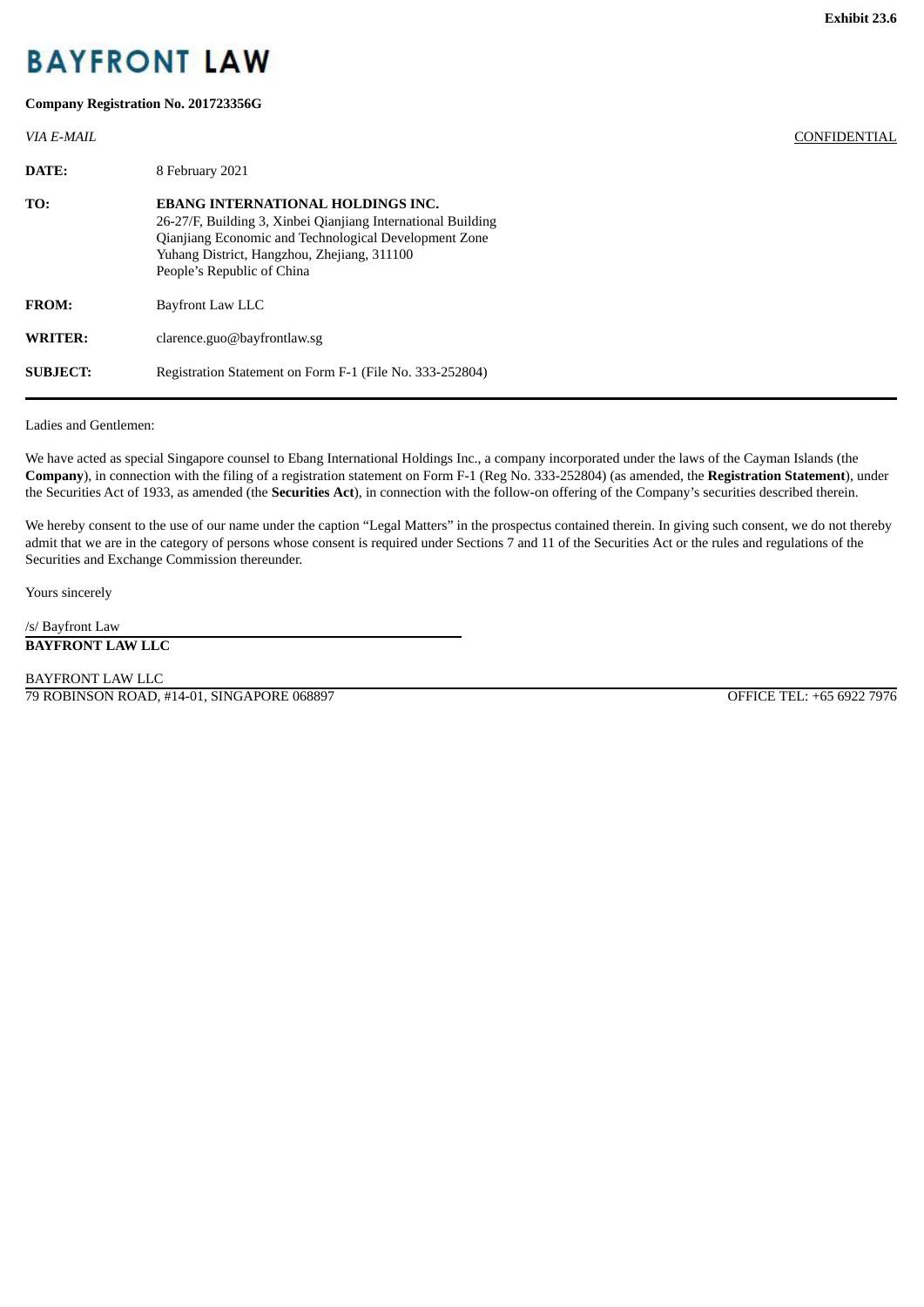

Level 7, The Bayleys Building, 36 Brandon Street, PO Box 3035, Wellington 6140, New Zealand Telephone 64 4 472 7471, Fax 64 4 472 7871

#### BARRISTERS & SOLICITORS

Refer to: Asha Stewart Direct Phone: +64 (4) 474-0751 ashastewart@quiggpartners.com

<span id="page-20-0"></span>8 February 2021

Ebang International Holdings Inc. 26-27/F Bldg 3 Xinbei Qianjian International Bldg Qingliang Economic & Technological Development Yuhang District, Huanzho

Attention: The Directors

#### **REGISTRATION STATEMENT ON FORM F-1 (FILE NO. 333-252804)**

Ladies and Gentlemen:

We have acted as special New Zealand counsel to Ebang International Holdings Inc., a company incorporated under the laws of the Cayman Islands (Company), in connection with the filing of a registration statement on Form F-1 (Reg. No. 333-252804), as amended (Registration Statement), under the Securities Act of 1933, as amended (Securities Act), in connection with the follow-on offering of the Company's securities described therein.

We hereby consent to the use of our name under the caption "Legal Matters" in the prospectus contained therein. In giving such consent, we do not thereby admit that we are in the category of persons whose consent is required under Sections 7 and 11 of the Securities Act or the rules and regulations of the Securities and Exchange Commission thereunder.

Yours sincerely **QUIGG PARTNERS**

**Asha Stewart** Partner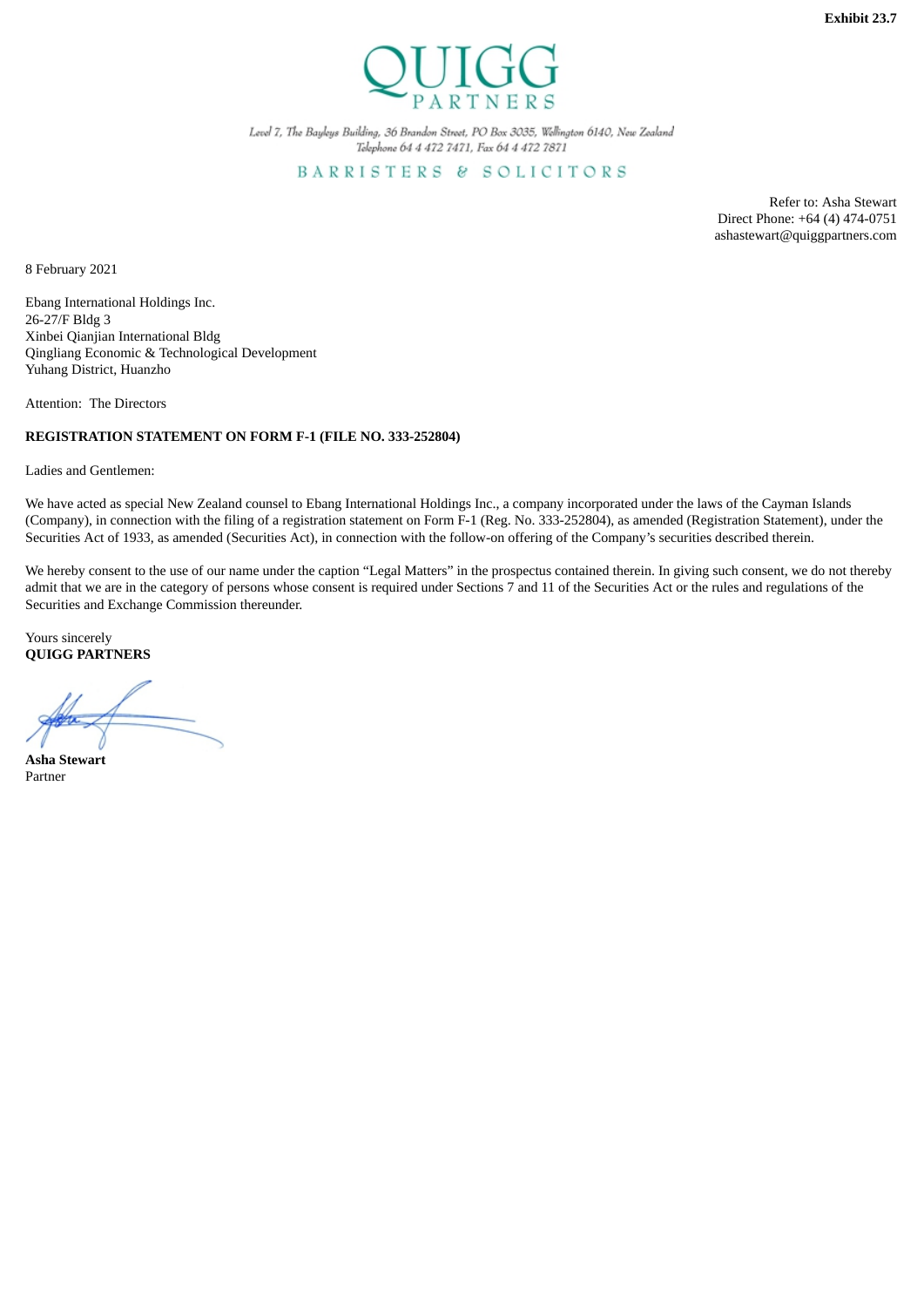

### <span id="page-21-0"></span>**SUNSION LAW Professional Corporation**

万成律师事务所

250 Consumers Rd, Unit 906

Toronto, ON, M2J 4V6

**P:** 416-792-6681

**F:** 416-792-6682

Markham, ON, L3R 9S9 **P:** 905-906-9191

**E:** info@sunsionlaw.com

335 Renfrew Dr, Unit 302

February 8, 2021

Ebang International Holdings Inc. 26-27/F, Building 3, Xinbei Qianjiang International Building Qianjiang Economic and Technological Development Zone Yuhang District, Hangzhou, Zhejiang, 311100 People's Republic of China

Re: Registration Statement on Form F-1 (File No. 333-252804)

Ladies and Gentlemen:

We have acted as special Canadian counsel to Ebang International Holdings Inc., a company incorporated under the laws of the Cayman Islands (the "Company"), in connection with the filing of a registration statement on Form F-1 (Reg. No. 333-252804) (as amended, the "Registration Statement"), under the Securities Act of 1933, as amended (the "Securities Act"), in connection with the follow-on offering of the Company's securities described therein.

We hereby consent to the use of our name under the caption "Legal Matters" in the prospectus contained therein. In giving such consent, we do not thereby admit that we are in the category of persons whose consent is required under Sections 7 and 11 of the Securities Act or the rules and regulations of the Securities and Exchange Commission thereunder.

Very truly yours,

Sunsion Law Professional Corporation

Per:

Catherine Fangqi Qin Barrister & Solicitor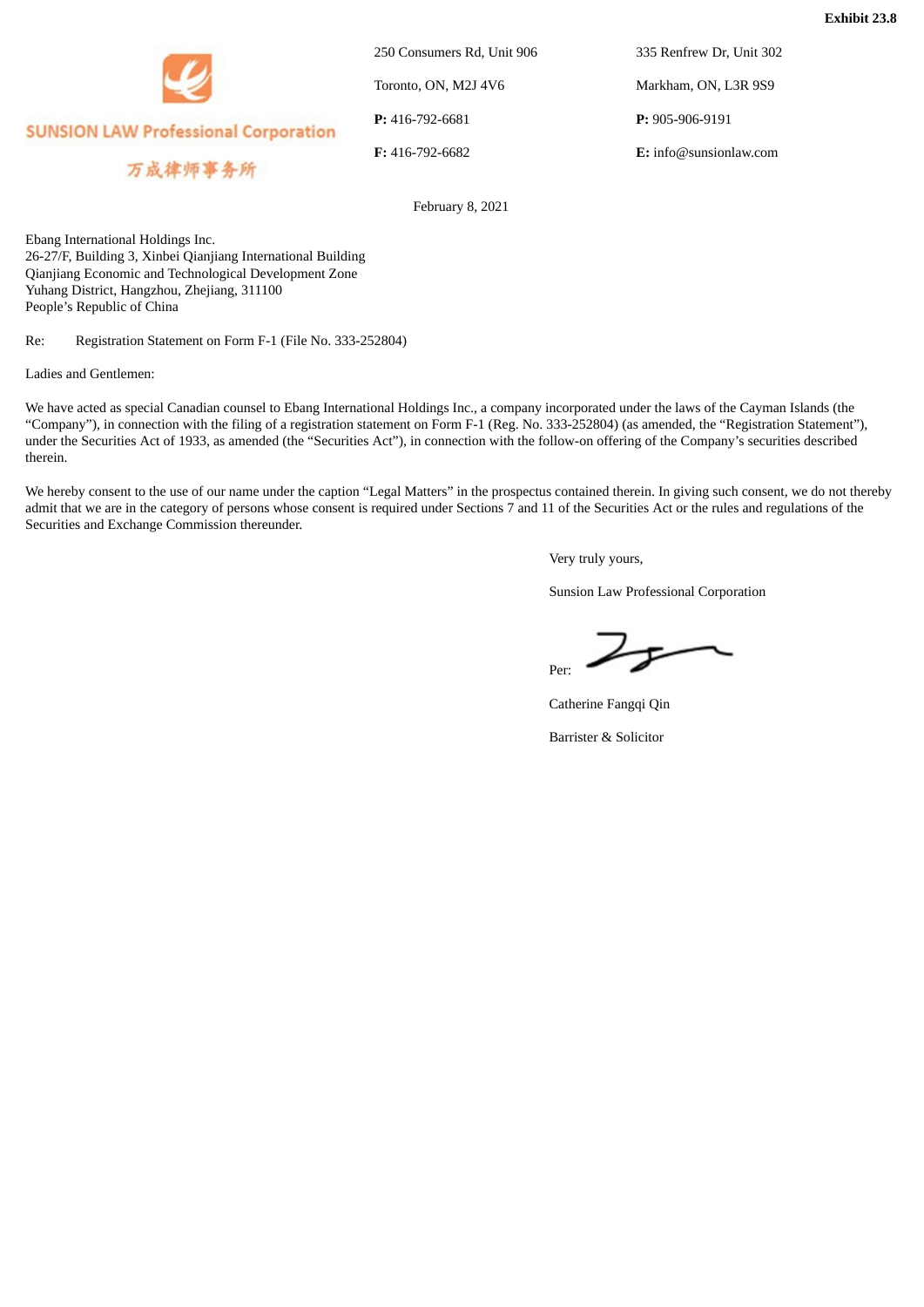### 競天公誠律師事務所 **JINGTIAN & GONGCHENG**

Suite 45/F, K.Wah Centre, 1010 Huaihai Road (M), Xuhui District, Shanghai, China Tel: (86-21) 5404-9930 Fax: (86-21) 5404-9931

February 8, 2021

#### <span id="page-22-0"></span>**To: Ebang International Holdings, Inc.**

26-27/F, Building 3, Xinbei Qianjiang International Building Qianjiang Economic and Technological Development Zone Yuhang District, Hangzhou, Zhejiang People's Republic of China

#### **Re: Certain PRC Law Matters of Ebang International Holdings, Inc. (the "Company")**

Dear Sir/Madam,

We are qualified lawyers of the People's Republic of China (the "**PRC**", for the purpose of issuing this opinion, excluding Hong Kong Special Administration Region, Macau Special Administration Region and Taiwan) and as such are qualified to issue this opinion with respect to all laws, regulations, statutes, rules, decrees, guidelines, notices, and judicial interpretations and other legislations of the PRC currently in force and publicly available as of the date hereof (hereinafter referred to as the "**PRC Laws**").

We are acting as your PRC legal counsel in connection with (a) the Company's Registration Statement on Form F-1, including all amendments or supplements thereto (the "**Registration Statement**"), filed by the Company with the Securities and Exchange Commission (the "**SEC**") in relation to the offering and issuance by the Company of up to \$80,000,000 units (the "**Units**"), with each Unit consisting of one Class A ordinary share and one warrant to purchase one-half of one Class A ordinary share (the Offering Shares and the Warrant Shares are collectively referred to herein as the "**Shares**"), and (b) the proposed trading of the Company's Ordinary Shares on the NASDAQ Global Select Market or the New York Stock Exchange.

The following terms as used in this opinion are defined as follows.

"PRC Entities" means the PRC subsidiaries of the Company as Hangzhou Ebang Hongfa Technology Co., Ltd. ( ), Zhejiang Ebang Communication Technology Co., Ltd.( ), Wuhai Ebang Information Technology Co., Ltd. ( ), Hangzhou Ebang Jusheng Technology Co., Ltd. ( ), Hangzhou Ebang Hongling Technology Co., Ltd. ( ), Hangzhou Dewang Information Technology Co., Ltd. ( ), Zhejiang Ebang Information Technology Co., Ltd. ( ), Yunnan Ebang Information Technology Co., Ltd. () and Hangzhou Ebang Shuotai Technology Co.,Ltd. (); and the PRC branches of the Company as Zhejiang Ebang Communication Technology Co., Ltd. Wuhan Branch () and Hangzhou Dewang Information Technology Co., Ltd. Shanghai Branch ( ).

1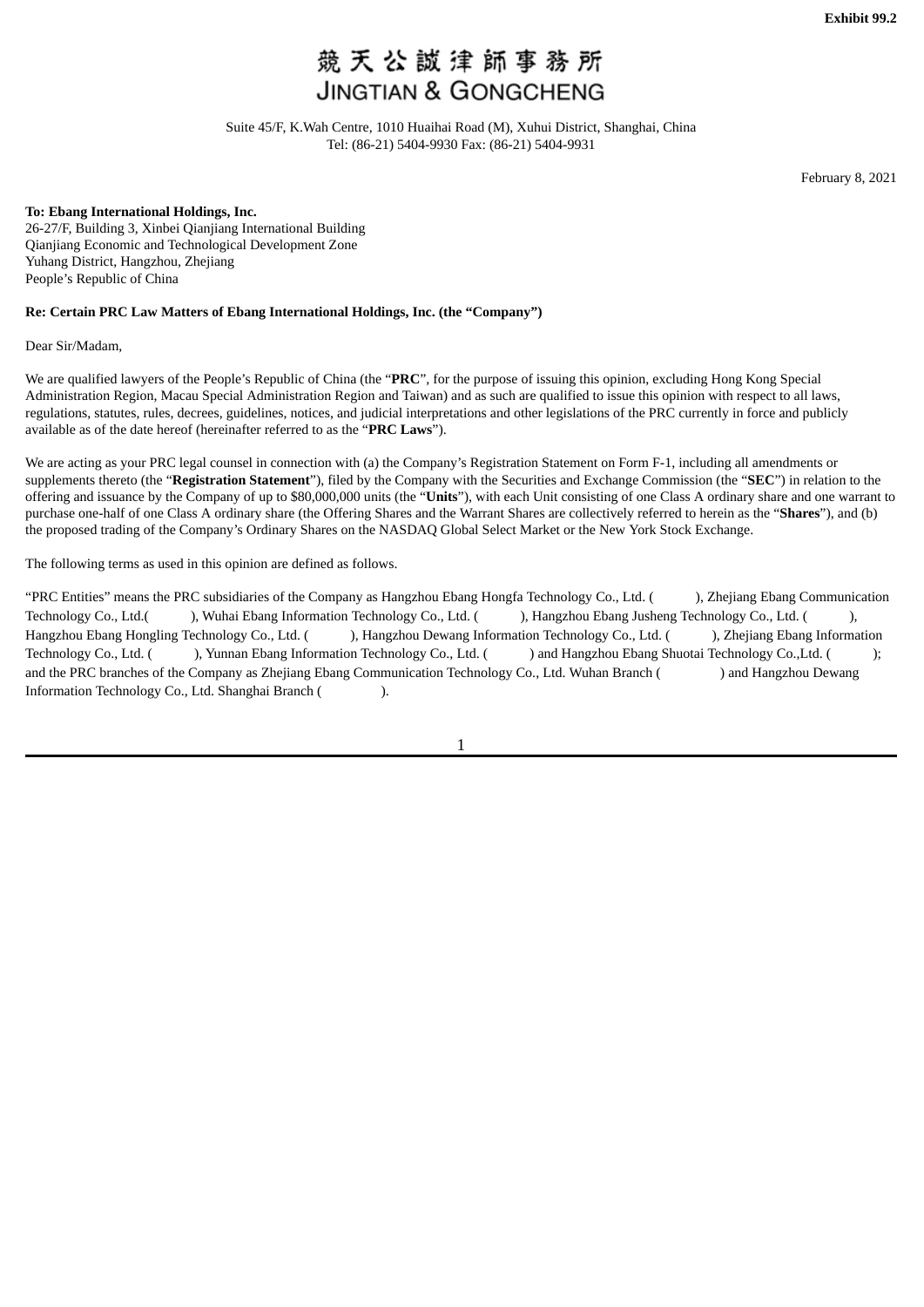"Foreign Investment Law" means the Foreign Investment Law of the People's Republic of China passed by the Standing Committee of the National People's Congress of the PRC on March 15, 2019 and came into effect on January 1, 2020.

"Negative List" means the Special Administrative Measures for Access of Foreign Investment (2020 Edition) issued by the Ministry of Commerce of the PRC and the National Development and Reform Commission the PRC on June 23, 2020 and came into effect on July 23, 2020.

For the purpose of giving this opinion, we have examined the originals or copies, certified or otherwise identified to our satisfaction, of corporate records, agreements, documents and other instruments provided to us and such other documents or certificates issued by governmental authorities or representations made by officials of government authorities or other public organizations and by officers or representatives of the Company as we have deemed necessary and appropriate as a basis for the opinions hereinafter set forth.

In rendering the opinions expressed below, we have assumed:

- (a) the authenticity of the documents submitted to us as originals and the conformity to the originals of the documents submitted to us as copies;
- (b) the truthfulness, accuracy and completeness of all corporate minutes, resolutions and documents of or in connection with the PRC Entities as they were presented to us;
- (c) that the documents and the corporate minutes and resolutions which have been presented to us remain in full force and effect as of the date hereof and have not been revoked, amended, varied or supplemented, except as noted therein;
- (d) in response to our due diligence inquiries, requests and investigation for the purpose of this opinion, all the relevant information and materials that have been provided to us by the Company and the PRC Entities, including all factual statements in the documents and all other factual information provided to us by the Company and the PRC Entities, and the statements made by the Company, the PRC Entities and relevant government officials, are true, accurate, complete and not misleading, and that the Company has not withheld anything that, if disclosed to us, would reasonably cause us to alter this opinion in whole or in part. Where important facts were not independently established to us, we have relied upon certificates issued by governmental authorities and appropriate representatives of the Company and/or other relevant entities and/or upon representations made by such persons in the course of our inquiry and consultation;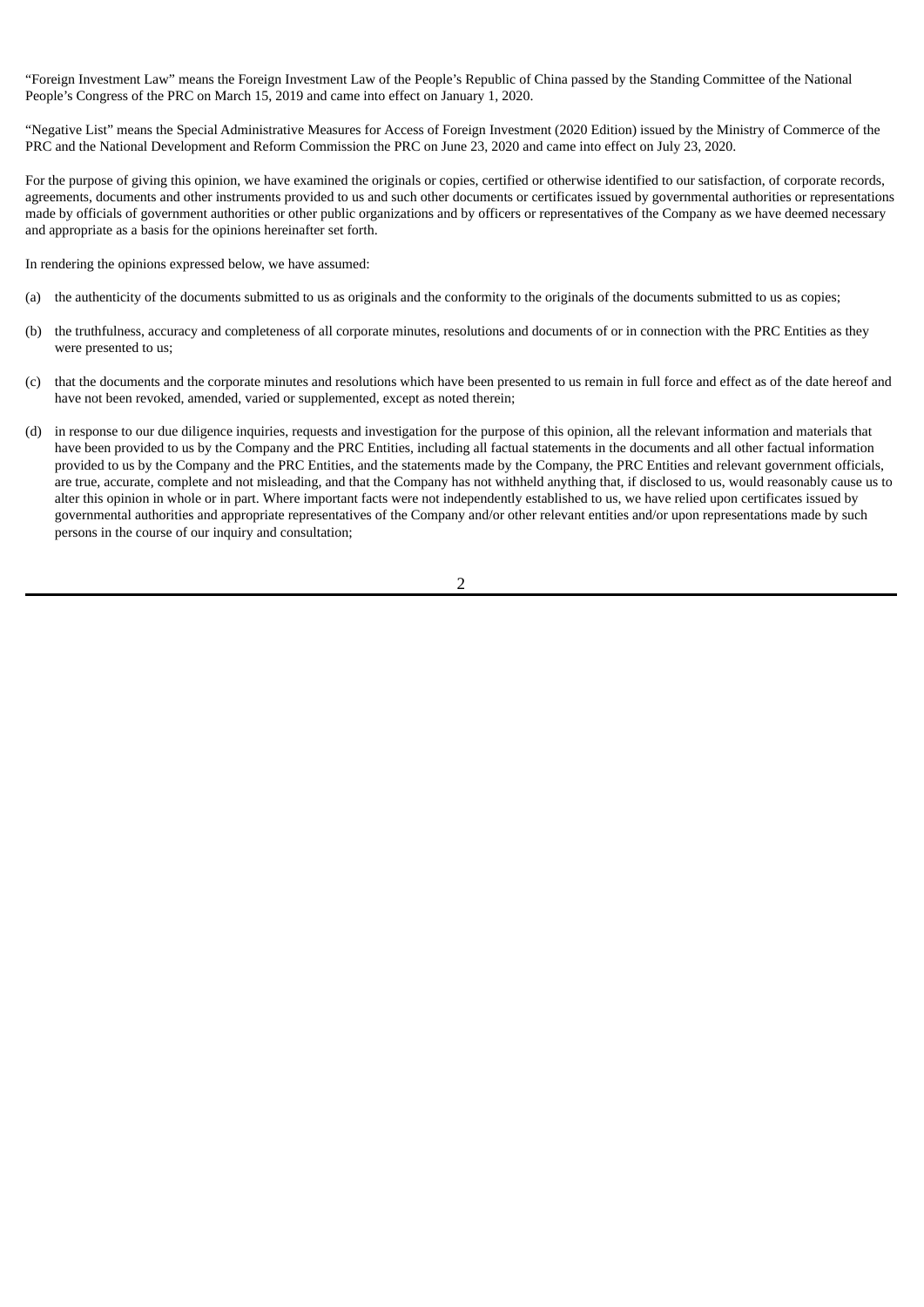- (e) that all parties to the documents provided to us in connection with this opinion, other than the PRC Entities, have the requisite power and authority to enter into, and have duly executed, delivered and/or issued those documents to which they are parties, and have the requisite power and authority to perform their obligations thereunder; and
- (f) with respect to all parties, the due compliance with, and the legality, validity, effectiveness and enforceability under, all laws other than the laws of the PRC.

In giving this opinion, we have assumed and have not verified the accuracy as to financial or auditing matters of each document we have reviewed, and have relied upon opinions or reports issued by overseas legal advisers, auditors and reporting accountants of the Company. For the avoidance of doubt, we render no opinion as to and are not responsible for: (a) tax structuring or other tax matters; (b) financial, appraisal or accounting matters; and (c) review of technical or environmental issues.

We do not purport to be experts on and do not purport to be generally familiar with or qualified to express legal opinions based on any laws other than the laws of the PRC and accordingly express no legal opinion herein based upon any laws other than the PRC.

Based on the foregoing and subject to the qualifications set out below, we are of the opinion that, as of the date hereof, so far as PRC Laws are concerned:

- 1. The recognition and enforcement of foreign judgments are provided for under the PRC Civil Procedures Law. PRC courts may recognize and enforce foreign judgments in accordance with the requirements of PRC Civil Procedures Law based either on treaties between China and the jurisdiction where the judgment is made or on principles of reciprocity between jurisdictions. China does not have any treaties or other form of reciprocity with the United States or the Cayman Islands that provide for the reciprocal recognition and enforcement of foreign judgments. In addition, according to the PRC Civil Procedures Law, courts in the PRC will not enforce a foreign judgment against a company or its directors and officers if they decide that the judgment violates the basic principles of PRC law or national sovereignty, security or public interest. As a result, it is uncertain whether and on what basis a PRC court would enforce a judgment rendered by a court in the United States or the Cayman Islands.
- 2. The statements made in the Registration Statement under the caption "Taxation—PRC," with respect to the PRC tax laws and regulations or interpretations, constitute true and accurate descriptions of the matters described therein in all material aspects.
- 3. To the best of our knowledge after due and reasonable inquiry, the statements set forth in the Registration Statement under the captions "Prospectus Summary," "Risk Factors," "Use of Proceeds," "Dividend Policy," "Enforceability of Civil Liabilities," "Corporate History and Structure," "Business," "Regulation," and "Taxation", in each case insofar as such statements describe or summarize PRC legal or regulatory matters, are true and accurate in all material aspects, and correctly set forth therein, and nothing has come to our attention, insofar as the PRC Laws are concerned, that causes us to believe that there is any omission which will cause such statements misleading in any material respect.

3